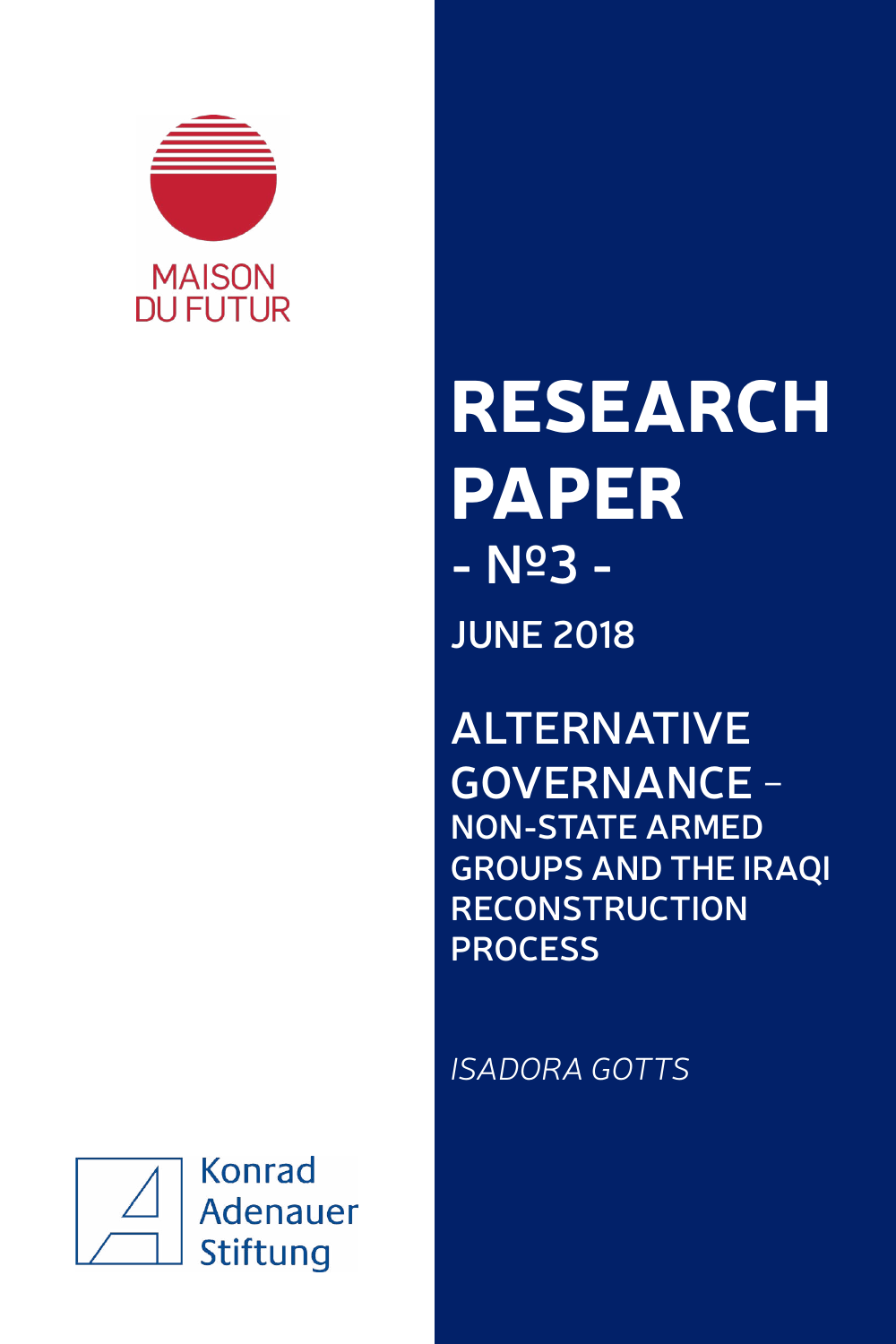*N.B.: The content of this publication does not necessarily reflect the official opinion of the Konrad-Adenauer-Stiftung or the Maison du Futur opinion. Responsibility for the information and views expressed in this publication lies entirely with the author.*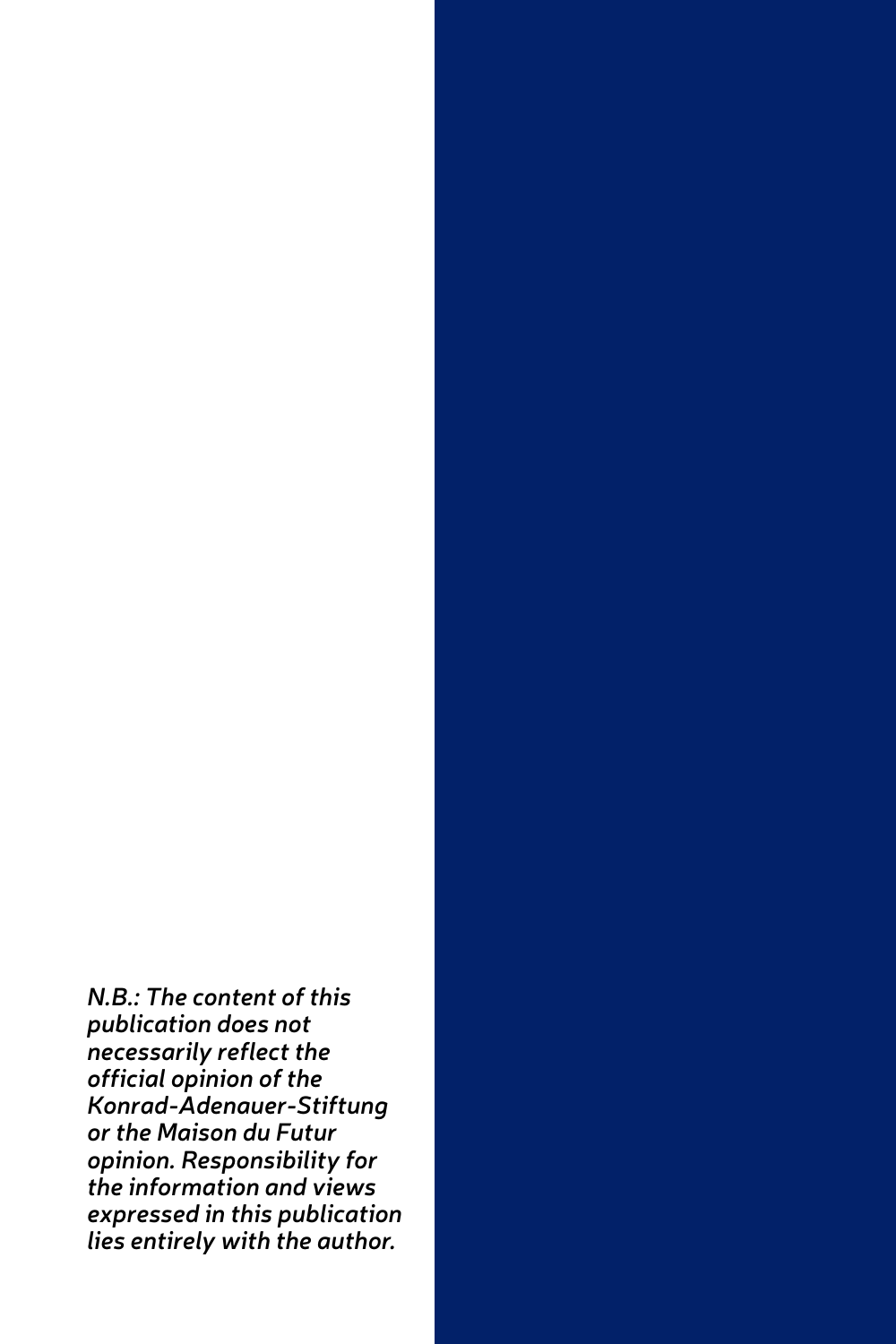# Alternative Governance - **Non-State Armed Groups and the Iraqi Reconstruction Process**

Reconstruction is traditionally thought of as a matter of foreign investments and loans. The debate about Iraq's post-conflict period has not been any different. With the Islamic State (ISIS) militarily defeated, Baghdad is now pushing for international financial assistance for the Iraqi reconstruction process. A conference on reconstruction, held in Kuwait on February 13, 2018, gathered international donors and managed to secure more than 30 billion dollars for areas affected by the war against ISIS.<sup>1</sup>

But identifying the main obstacles to Iraq's recovery is equally important as securing funds for reconstruction. Iraq is currently caught in a cyclical trap where poverty, corruption, and violence mutually reinforce each other. This predicament is a direct consequence of the rocky state-building process since 2003 and the political and security vacuum that has emerged over time in different parts of the country.

After decades of war, parts of Iraq lie in ruins. About one fifth of the population lives below the poverty level, with 75 percent of Iraqis stating that poverty is the biggest issue in the country.<sup>2</sup> In many places, basic services are poorly provided, if at all.<sup>3</sup>

<sup>1</sup> Chmaytelli, Maher, Hagagy, Ahmed: "Allies promise Iraq \$30 [billion, falling](https://www.reuters.com/article/us-mideast-crisis-iraq-reconstruction-ku/allies-promise-iraq-30-billion-falling-short-of-baghdads-appeal-idUSKCN1FY0TX) short of [Baghdad's](https://www.reuters.com/article/us-mideast-crisis-iraq-reconstruction-ku/allies-promise-iraq-30-billion-falling-short-of-baghdads-appeal-idUSKCN1FY0TX) appeal", *Reuters* (online), February 14, 2018.

<sup>2</sup> United Nations Development Programme (UNDP): "Country fact [sheet: Iraq](http://www.iq.undp.org/content/iraq/en/home/countryinfo.html)", 2014.

<sup>3</sup> The World Bank estimated in 2013-2014 that only 52 percent of people were connected to a stable public water network, 22.4 percent could solely rely on public electricity, only 11 percent had banks accounts, and four percent had access to formal loans, see Yahya, Maha: "The Summer of Our [Discontent: Sects](http://carnegie-mec.org/2017/06/30/summer-of-our-discontent-sects-and-citizens-in-lebanon-and-iraq-pub-71396.) and Citizens in [Lebanon](http://carnegie-mec.org/2017/06/30/summer-of-our-discontent-sects-and-citizens-in-lebanon-and-iraq-pub-71396.) and Iraq", *Carnegie Middle East Center* (online), June 2017.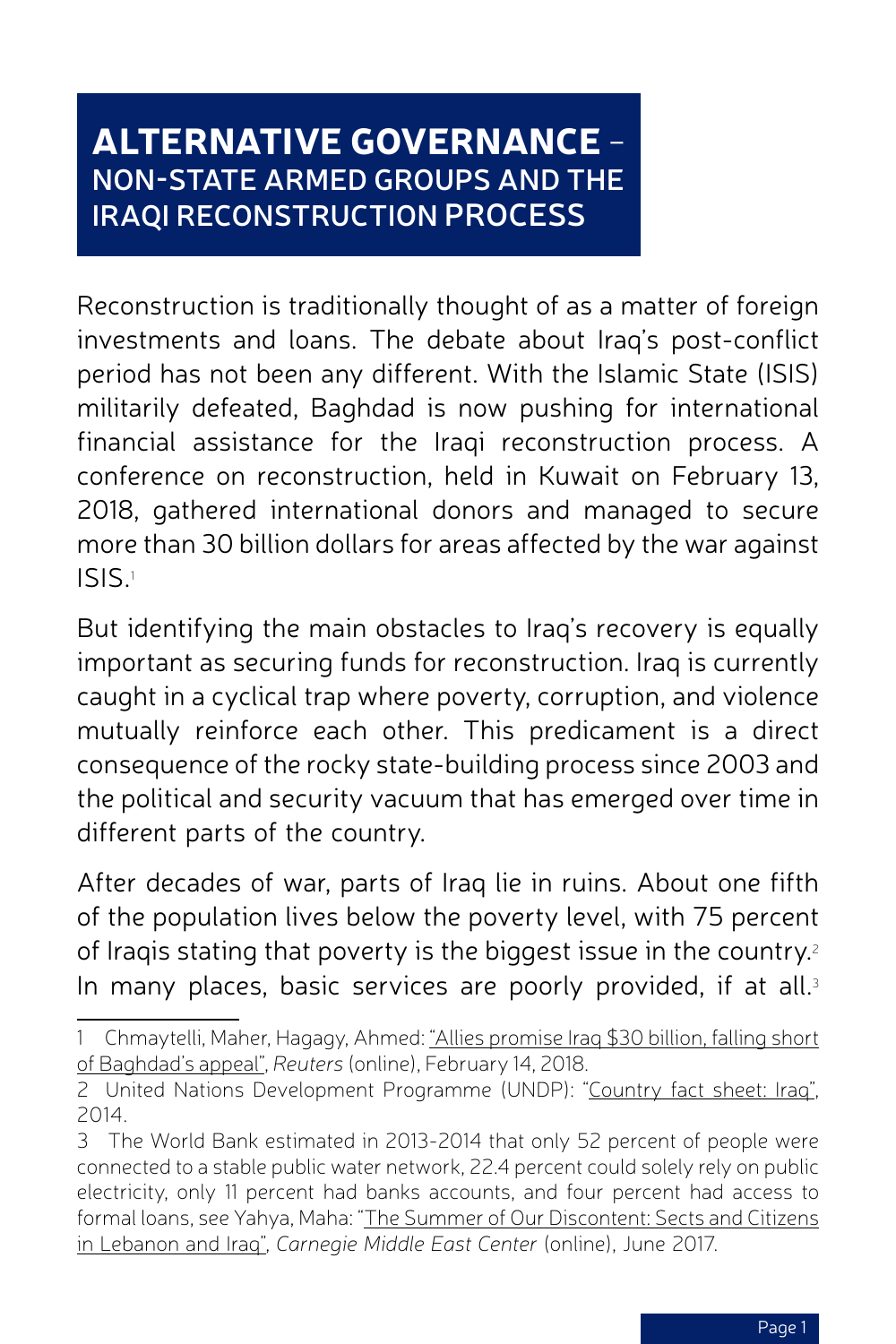Moreover, despite a steady GDP growth since 2014 and an increase in oil production, poverty in Iraq seems to be worsening due to a lack of individual profit from revenues. While a huge amount of the GDP is allocated to public spending, most of it is either focused on defense or public administration salaries, sidelining socio-economic needs. Welfare programs are poorly targeted and inefficient, leading to huge gaps in education, health, sanitation, and more.<sup>4</sup> Socio-economic infrastructure such as schools, hospitals, roads, electrical grids, water networks are sorely lacking. This will prove increasingly problematic as IDPs have begun to trickle back to their homes only to find their homes and public infrastructure still destroyed. The failure to rebuild infrastructure will make real economic growth even more difficult, prolong the humanitarian crisis, and increase public dissatisfaction.<sup>5</sup>

While some of the deprivation is a direct consequence of war and the ensuing humanitarian crisis, much is the result of corruption. Iraq ranks 166th out of 176 positions in the Corruption Perceptions Index of Transparency International and went down 11 ranks in the World Bank's Doing Business index in 2017.<sup>6</sup> UNDP estimates that around 95 percent of bribery goes unreported.<sup>7</sup> This creates immense amounts of red tape for the local economy, adversely affecting civilian populations and perpetuating poverty. While Iraqi Prime Minister Haider al-Abadi has announced his plans

<sup>4</sup> World Bank: "Republic of Iraq Public [Expenditure](http://documents.worldbank.org/curated/en/611781468253505876/Republic-of-Iraq-Public-expenditure-review-toward-more-efficient-spending-for-better-service-delivery) Review: Toward More Efficient Spending for Better Service Delivery", *World Bank Studies* (online), 2014.

<sup>5</sup> In Mosul, for example, 75 percent of roads, 65 percent of the electrical networks, the majority of bridges, and water infrastructure have been destroyed and are yet to be rebuilt. See in Yahya, Maha: ["Looking](http://carnegie-mec.org/diwan/66373) Beyond Mosul, Diwan", *Carnegie Middle East Center* (online), December 2019.

<sup>6</sup> World Bank: "Easy of Doing [Business"](http://www.doingbusiness.org/data/exploreeconomies/iraq), June 2017.

<sup>7</sup> United Nations Development Programme (UNDP): "Country fact [sheet: Iraq](http://www.iq.undp.org/content/iraq/en/home/countryinfo.html)", 2014.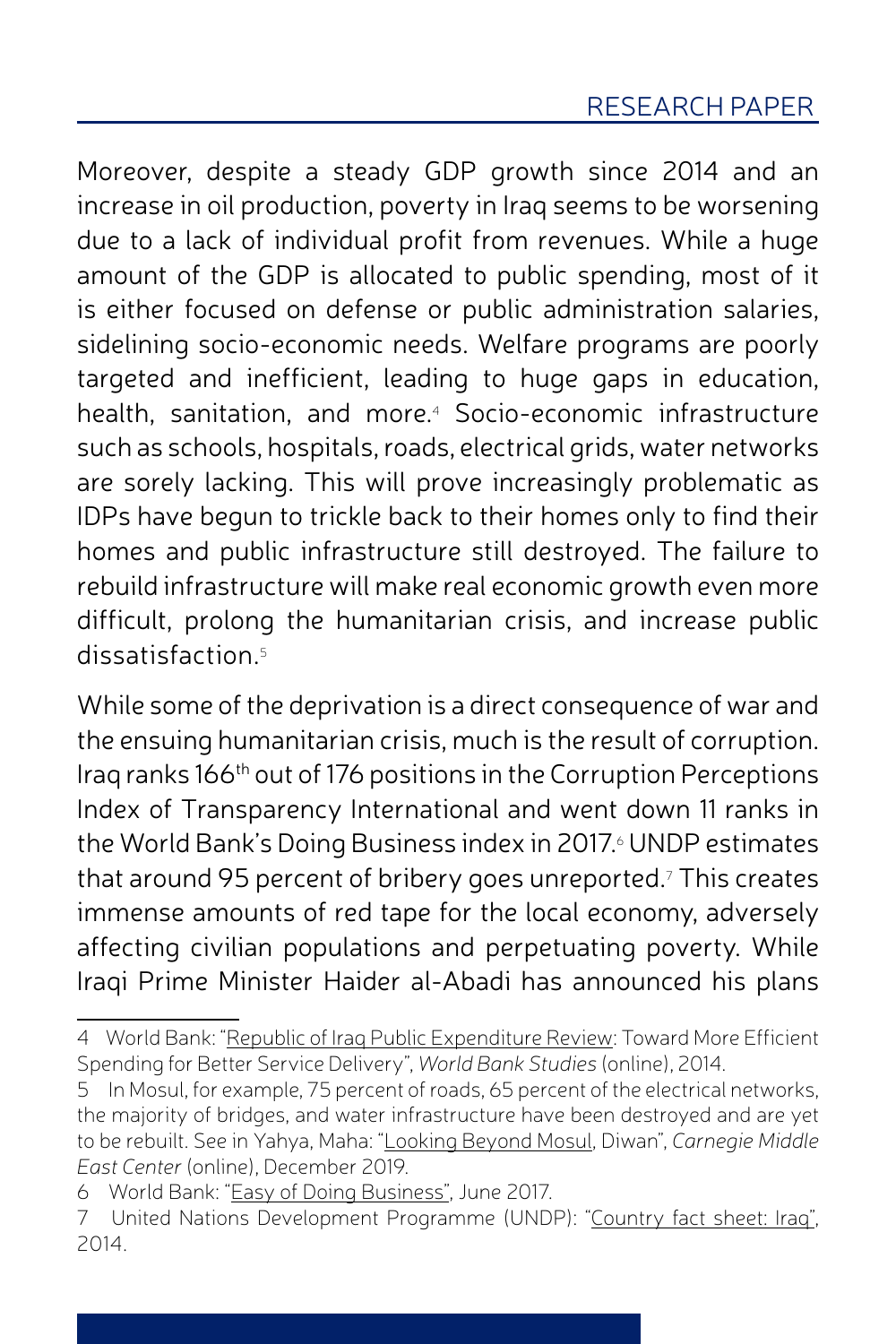to tackle corruption, the political and economic system is still dictated by affiliation, patronage networks and nepotism, seeping into the economic sector and affecting daily livelihoods. Economic life in Iraq has become a political exercise of power and influence  $-$  at the cost of effective governance.<sup>8</sup>

Sectarian violence is another major cause for instability in Iraq. In 2016, the Global Terrorism Index listed Iraq as the most dangerous country in the world in terms of deaths, injuries, damage, and incidents. The instability caused by violence is one of Iraq's greatest obstacles to development—it affects human capital and livelihoods, becomes a breeding ground for illegal economic activity and makes foreign investments tenuous, while perpetuating social and political divides.<sup>9</sup> Given that the bulk of the violence in Iraq is due to the sectarianized nature of political, economic, and social life, national reconciliation is indispensable to a lasting reconstruction.

This cyclical trap is exacerbated through the presence of a plethora of Non-State-Armed-Groups (NSAG) in Iraq.10 Pervasive corruption and poor overall governance have left a power vacuum in Iraq that has been repeatedly filled by NSAG, such as militias, tribal forces, and paramilitary groups. These organizations have become pivotal actors in local affairs, engaging in alternative

<sup>8</sup> Yahya, Maha: "The Summer of Our [Discontent: Sects](http://carnegie-mec.org/2017/06/30/summer-of-our-discontent-sects-and-citizens-in-lebanon-and-iraq-pub-71396.) and Citizens in Lebanon [and](http://carnegie-mec.org/2017/06/30/summer-of-our-discontent-sects-and-citizens-in-lebanon-and-iraq-pub-71396.) Iraq", *Carnegie Middle East Center* (online), June 2017.

<sup>9</sup> Vernon, Phil: "Redressing the [Balance: Why](https://www.international-alert.org/sites/default/files/Organisation_RedressingTheBalance_EN_2017.pdf) we need more peace building in an [increasingly](https://www.international-alert.org/sites/default/files/Organisation_RedressingTheBalance_EN_2017.pdf) uncertain world", *International Alert* (online), September 2017.

<sup>10</sup> NSAG in Iraq, for the purpose of this paper, are defined as sub-state actors (Hashd) and non-state actors (tribal forces and criminal gangs that emerged from power vacuums and chaos in places like Basra and Mosul). They vary in ethnosectarian nature as well, as Hashd groups include minority unites such as Sunnis (Hashd al-Asha'iri), Turkmen, Shabak, Assyrian, Chaldean (Babylon Brigades), and Christian. See Derzsi-Horvath, Andras, Gaston, Erica: "", *Global Public Policy Institute* (online), March 2018.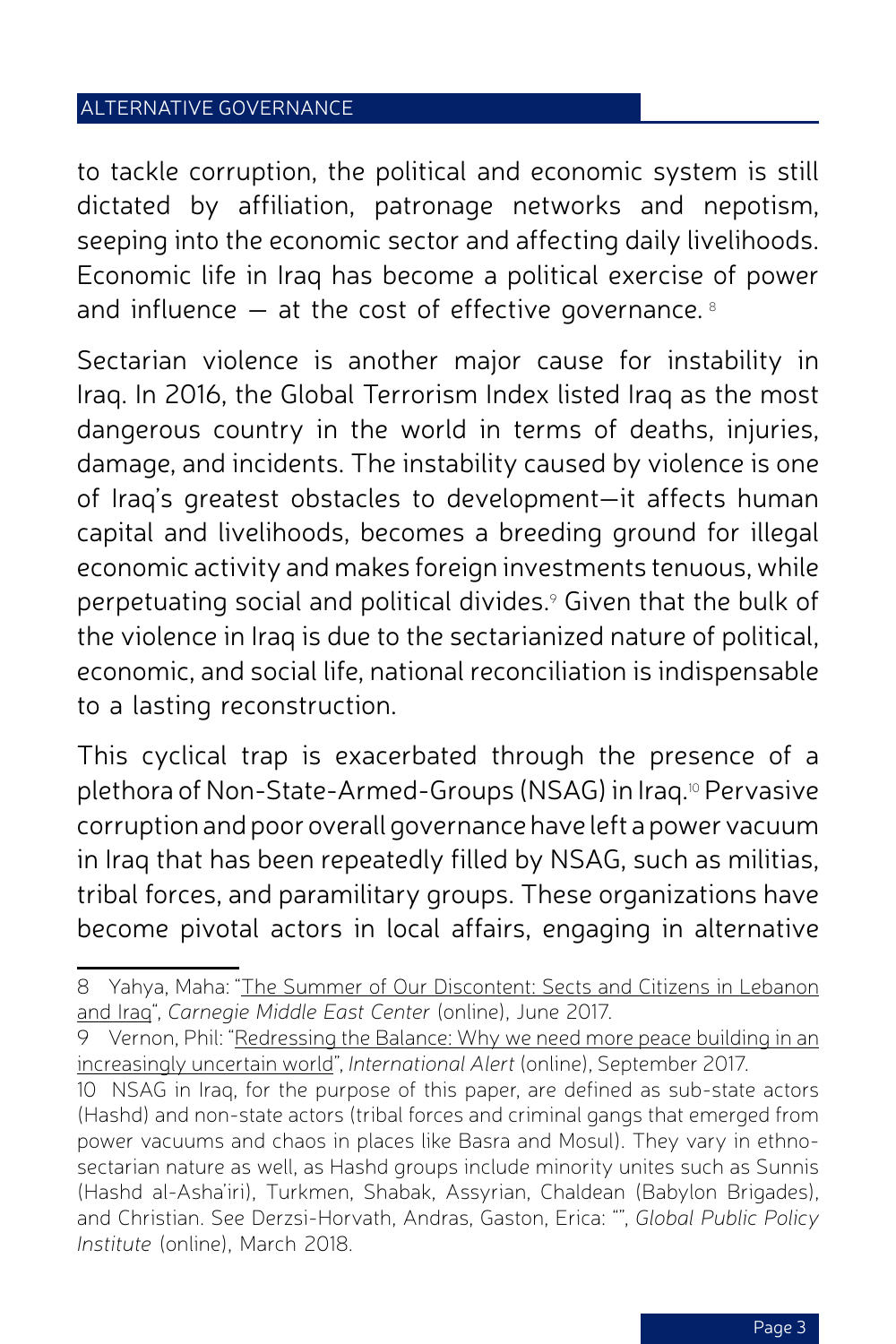governance wherever they are present. As such, they have taken over activities that are generally under state responsibility. While some of them, like the Hashd Al-Shaabi ("Popular Mobilization Units", or PMUs), are formally integrated into the Iraqi security apparatus, they remain effectively independent and exert control over land, resources, and the local economy. Despite having been essential in fighting ISIS, their control over local dynamics poses a challenge to reconstruction after the latter's military defeat. First, because the NSAGs in Iraq exist along ethno-sectarian lines and are not inclusive actors by nature; and second, because they have developed alternative governance mechanisms that significantly weaken the state. For any future development and reconstruction plans in Iraq, the influence and power of these Non-State-Armed-Groups must be taken into account.

# **The Rise of NSAGs in Iraq**

It is not surprising that NSAG mushroomed in Iraq in the years after the US invasion. When the US removed Saddam Hussein from power in 2003, the entire state apparatus was dismantled and so, too, the Iraqi security forces, which were the main actors in providing security and enforcing the rule of law in Iraq. Disenfranchised groups unsurprisingly took advantage of this vacuum to tip the balance of power in their favor.<sup>11</sup> Activists became militants, as decades of repression under the Baathist regime created a myriad of Shi'a resistance groups like the Badr Organization and Sadr's Mahdi Army. Throughout the years of violence and internal conflicts, smaller groups emerged or splintered off to grow into powerful independent actors like Harakat Hezbollah al-Nujaba, Kata'ib Hezbollah, Asa'ib Ahl al-

<sup>11</sup> Bouillon, Markus E.: "Iraq's State-Building Enterprise: State Fragility, State Failure and a New Social Contract", in *International Journal of Contemporary Iraqi Studies*, Vol. 6, No 3, pp. 281-297, December 2012.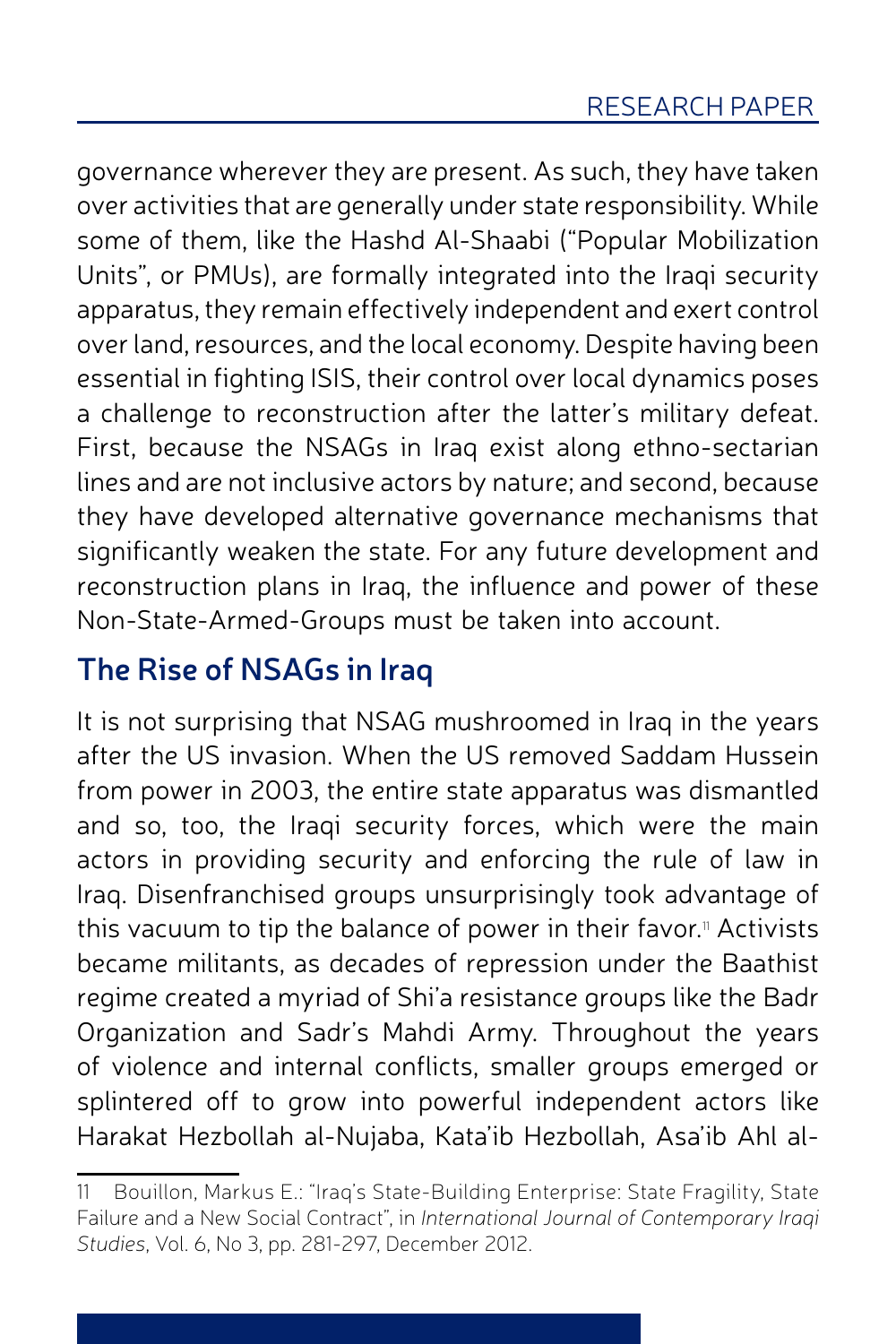Haq, and the Imam Ali Brigades. The new power-sharing system that was set up after 2003 was intentionally decentralized and favored the groups which had long been oppressed. With the previously oppressed groups in power in Baghdad, their militias were eventually legalized and incorporated into the state. As these Shi'a and Kurdish militias turned into paramilitary groups and regional national guards, increasingly disenfranchised Sunni populations turned to tribal forces (Sahwa, or "Awakening" forces) to provide their own security, a process fostered by the Americans trying to counter Al-Qaeda's growing influence among Sunnis since 2006.<sup>12</sup> The fight against ISIS ultimately consolidated these NSAGs, as they became central pillars in liberating the country. Joining NSAGs became the most effective way to defend the interests of one's own ethnic or sectarian group and ensuring local security when the central government was failing to do so.

NSAG in Iraq were born from chaos, but it was the increasingly sectarian political system that institutionalized them. The Baathist regime of Saddam Hussein had for decades marginalized other sectarian groups in order to secure its own power.<sup>13</sup> By the time Saddam was deposed, sectarian and ethnic identity defined social, political, and economic life. Nuri al-Maliki's Shi'a-dominated government (from 2006 onwards), Sunni politicians, and the Kurdistan Regional Government (KRG) all used sectarian discourse to consolidate their power and mobilize their constituencies. The regional power struggle between Iran, Saudi Arabia and Turkey as well as the Syrian Civil War further

<sup>12</sup> Mansour, Renad: "Rise of the [Militiamen](https://www.thecairoreview.com/essays/rise-of-the-militiamen/?platform=hootsuite)", *The Cairo Review of Global Affairs*  (online), 2017.

<sup>13</sup> Thurber, Ches: "Militias as sociopolitical Movements: Lessons from Iraq's armed Shia groups", in *Small Wars and Insurgencies*, Vol. 25, No. 5-6, pp. 900-923, October 2014.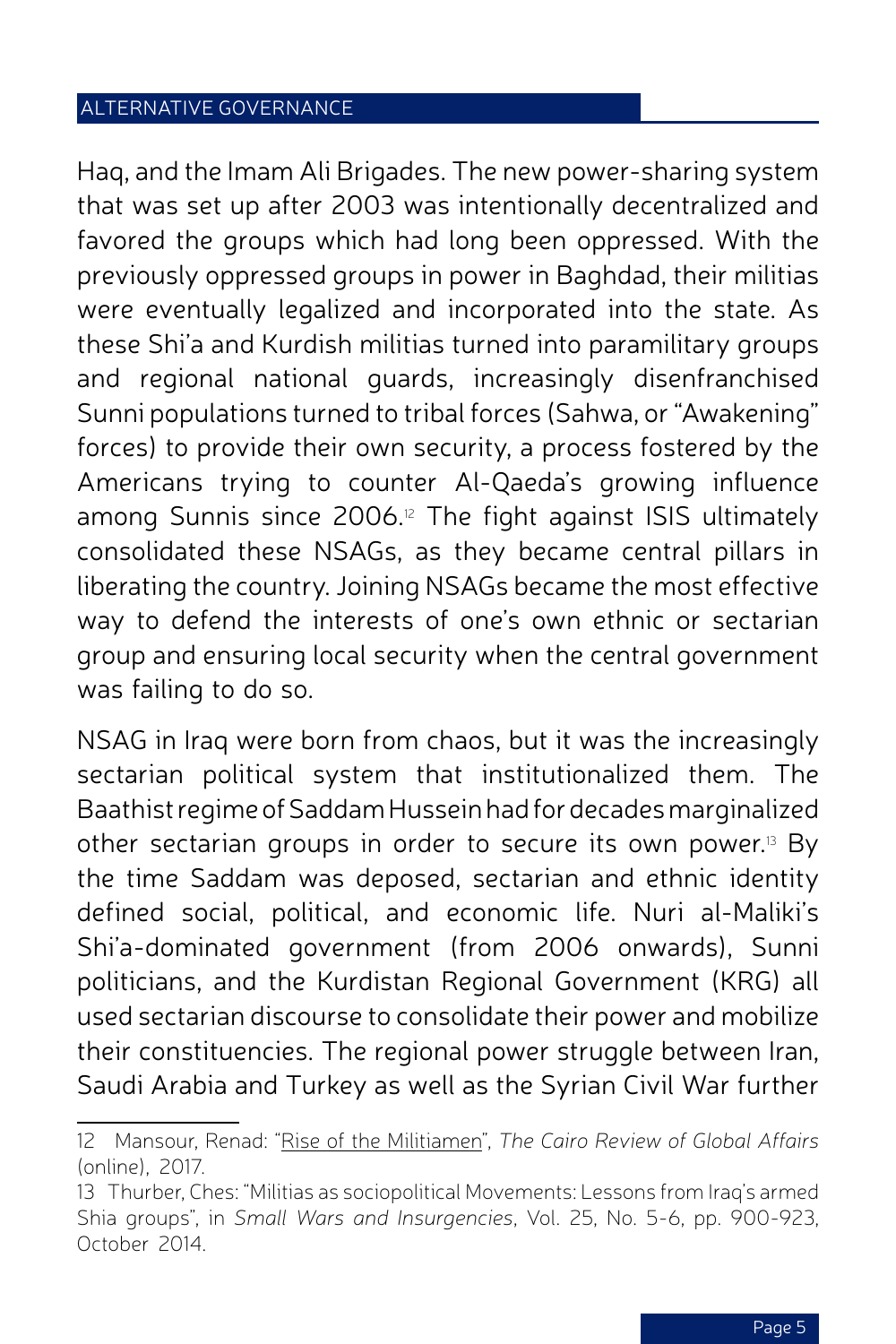radicalized identity politics in Iraq.14 Since NSAGs profited from sectarianism, logically, they perpetuated it, catering along the very same lines. The acceptance of ISIS by many Sunni communities is a daunting example of just how pervasive confessional politics are in Iraq. While there are, of course, many other factors that led to ISIS, the lack of resistance they encountered in many Sunni areas in 2014 came in large part as a result of these populations believing that they might be better off with ISIS than with the Shi'a-dominated government in Baghdad.<sup>15</sup>

It is however dangerously reductionist to believe that the legitimacy and authority of NSAG stems entirely from confessionalism. They are embedded in Iraqi society in a more nuanced way, better described as "socio-political movements".<sup>16</sup> Muqtada as-Sadr, for example, created a self-image as the protector of disenfranchised Iraqis. By capitalizing on his father's legacy and social and religious networks, Sadr created a movement that goes beyond a simple militia; rather, he is seen as the representative of the Shi'a underclass.<sup>17</sup> As such, he won the majority of parliamentary seats in the Iraqi elections of May 12, 2018, mobilizing his constituency mainly in Bagdad and the Shia provinces in southern Iraq. Similarly, in the primarily Sunni regions of Anbar and Ninawa, Sunni NSAGs are deeply rooted

17 Alaaldin, Rani: "Could Mugtada al-Sadr be the best hope for Irag and the region? The New Geopolitics of the Middle East", *Brookings*, Markaz (online), August 2017.

<sup>14</sup> Al-Qarawee, Harith Hassan: "Sectarian Relations and [Socio-Political](https://www.ispionline.it/sites/default/files/pubblicazioni/analysis_200_2013_0.pdf) Conflict in Iraq. Political and Social [Transformations](https://www.ispionline.it/sites/default/files/pubblicazioni/analysis_200_2013_0.pdf) in the Arab World", *ISPI Analysis* No. 200 (online), September 2013.

<sup>15</sup> Revkin, Mara: "ISIS' Social [Contract: What](https://www.foreignaffairs.com/articles/syria/2016-01-10/isis-social-contract) the Islamic State Offers Civilians. The Arab Spring at Five [Anthology"](https://www.foreignaffairs.com/articles/syria/2016-01-10/isis-social-contract), *Foreign Affairs* (online), January 2016.

<sup>16</sup> Al-Qarawee, Harith Hassan: "Sectarian Relations and [Socio-Political](https://www.ispionline.it/sites/default/files/pubblicazioni/analysis_200_2013_0.pdf) Conflict in Iraq. Political and Social [Transformations](https://www.ispionline.it/sites/default/files/pubblicazioni/analysis_200_2013_0.pdf) in the Arab World", *ISPI Analysis* No. 200 (online), September 2013.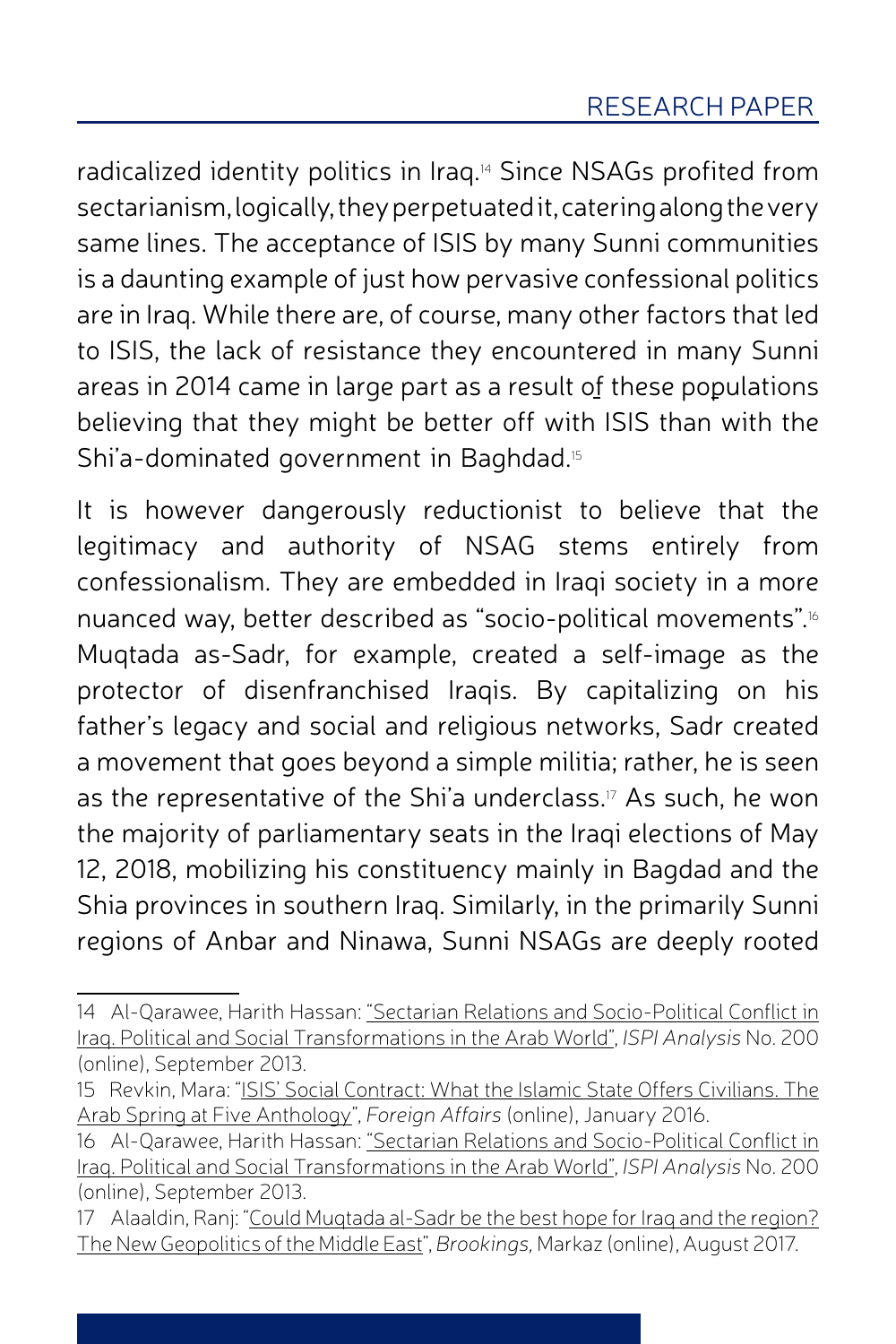in tribal structures. These groups, primarily operating under the PMU banner, are referred to as the Hashd Al-Ashair and are backed by local Sunni tribal leaders like former governor Atheel Nujaifi.<sup>18</sup> The PMU itself is an umbrella term referring to the myriad of state-sanctioned militias. It is comprised of over 60 different paramilitary groups that add up to around 140,000 fighters. While predominantly Shi'a in nature, these groups include units from a variety of ethno-sectarian groups that are smaller localized security forces such as Turkmen, Sunnis, and Yazidis. Another important distinction between them is that they are not all Iranian-backed, even within the Shi'a units. These groups vary in their histories, evolutions, and goals, making it imperative not to confuse them for a homogenous, monolithic block.<sup>19</sup>

The role of NSAGs in defeating ISIS has only increased their popularity, often beyond ethno-sectarian boundaries. In Sunni regions like Mosul and Anbar, many PMU groups are respected and acknowledged for their role in liberating the areas. According to the National Democratic Institute, the PMUs have an unprecedented 74% approval rating across Iraq, including a 60% approval in the Western parts of Iraq which are primarily Sunni. The survey revealed that people are increasingly less concerned about security, while the popularity of figures like Muqtada as-Sadr and Hadi Al-Ameri, the leader of the Badr Organization, are skyrocketing,<sup>20</sup> as the election results show.

<sup>18</sup> Gaston, Erica: "Sunni Tribal [Forces](http://www.gppi.net/publications/sunni-tribal-forces/?L=0%2525252527%2525252522)", *Global Public Policy Institute*, Report (online), August 2017.

<sup>19</sup> Haddad, Fanar: ["Understanding](https://tcf.org/content/report/understanding-iraqs-hashd-al-shabi/) Iraq's Hashd al-Sha'bi. State and Power in Post-[2014](https://tcf.org/content/report/understanding-iraqs-hashd-al-shabi/) Iraq", *The Century Foundation*, Report (online), March 2018.

<sup>20</sup> National Democratic Institute: ["Improved](https://www.ndi.org/publications/improved-security-provides-opening-cooperation-iraq-march-april-2017-survey-findings) Security Provides Opening for [Cooperation, March- April](https://www.ndi.org/publications/improved-security-provides-opening-cooperation-iraq-march-april-2017-survey-findings) 2017 Survey Findings", June 2017.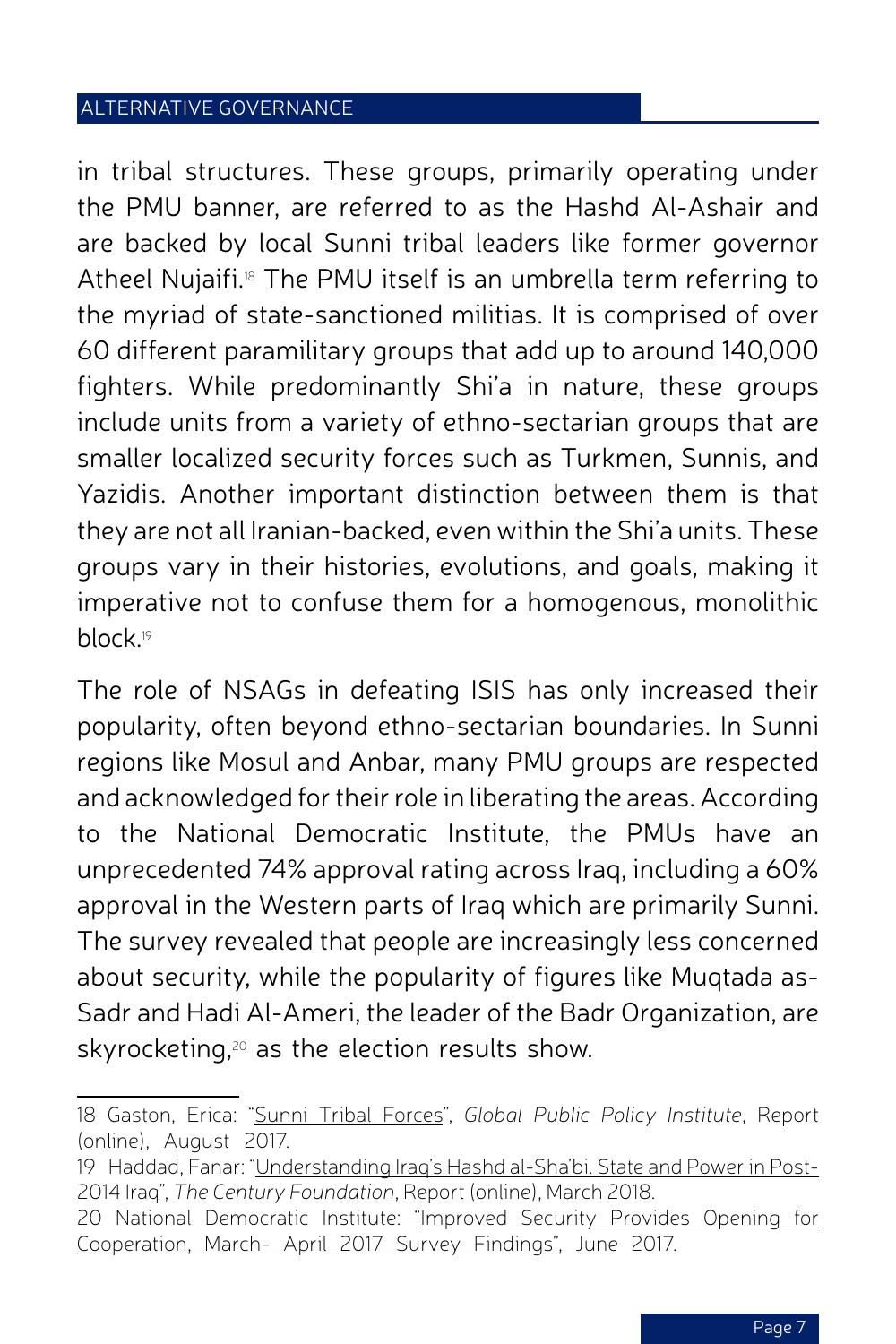# **Alternative Governance of Non-State Armed Groups**

Alternative governance in Iraq today is not to be confused with that of groups like Hezbollah in Lebanon or the FARC in Columbia. The way NSAGs have evolved in Iraq is different and very context-specific—it is not as extensive in occurrence and depth. Intra-sectarian competition among various groups doesn't allow for a monopoly in public support.21 In Basra, for example, both the Badr Organization and the Sadrist Movement are present and compete for support within the local Shi'a population. Ultimately, the primary focus of most NSAGs since 2014 has been the fight against ISIS. Apart from that, NSAGs in Iraq engage in certain forms of alternative governance, which will influence the Iraqi reconstruction process in the years to come.

## Service Provision

NSAGs in Iraq have engaged extensively in forms of alternative governance, namely the creation of informal social assistance networks. Reportsfrom2008highlightedthisdynamic, declaring that militias had, at the time, a "quasi-monopoly in the largescale provision of assistance in Iraq"<sup>22</sup>, supplementing the Public Distribution System handouts, resettling IDPs, dealing with legal matters, and filling the service gap left by the collapsed central government. There was a clear causal effect between service provision and recruitment during that period, paving the way for a similar situation in the future. When the Baathist regime fell in 2003, so did the remnants of its already decaying social contract and security apparatus —and when the dust settled, there were

<sup>21</sup> Eisenstadt, Michael; Knights, Michael: ["Mini-Hizballahs, Revolutionary](https://warontherocks.com/2017/05/mini-hizballahs-revolutionary-guard-knock-offs-and-the-future-of-irans-militant-proxies-in-iraq/) Guard [Knock-offs, and](https://warontherocks.com/2017/05/mini-hizballahs-revolutionary-guard-knock-offs-and-the-future-of-irans-militant-proxies-in-iraq/) the Future of Iran's Militant Proxies in Iraq", *War of the Rocks* (online), May 2017.

<sup>22</sup> Rosen, Nir; Younes, Kristele: ["Uprooted](http://www.aina.org/reports/uaumuhnii.pdf) and Unstable", *Refugee International* (online), April 2008.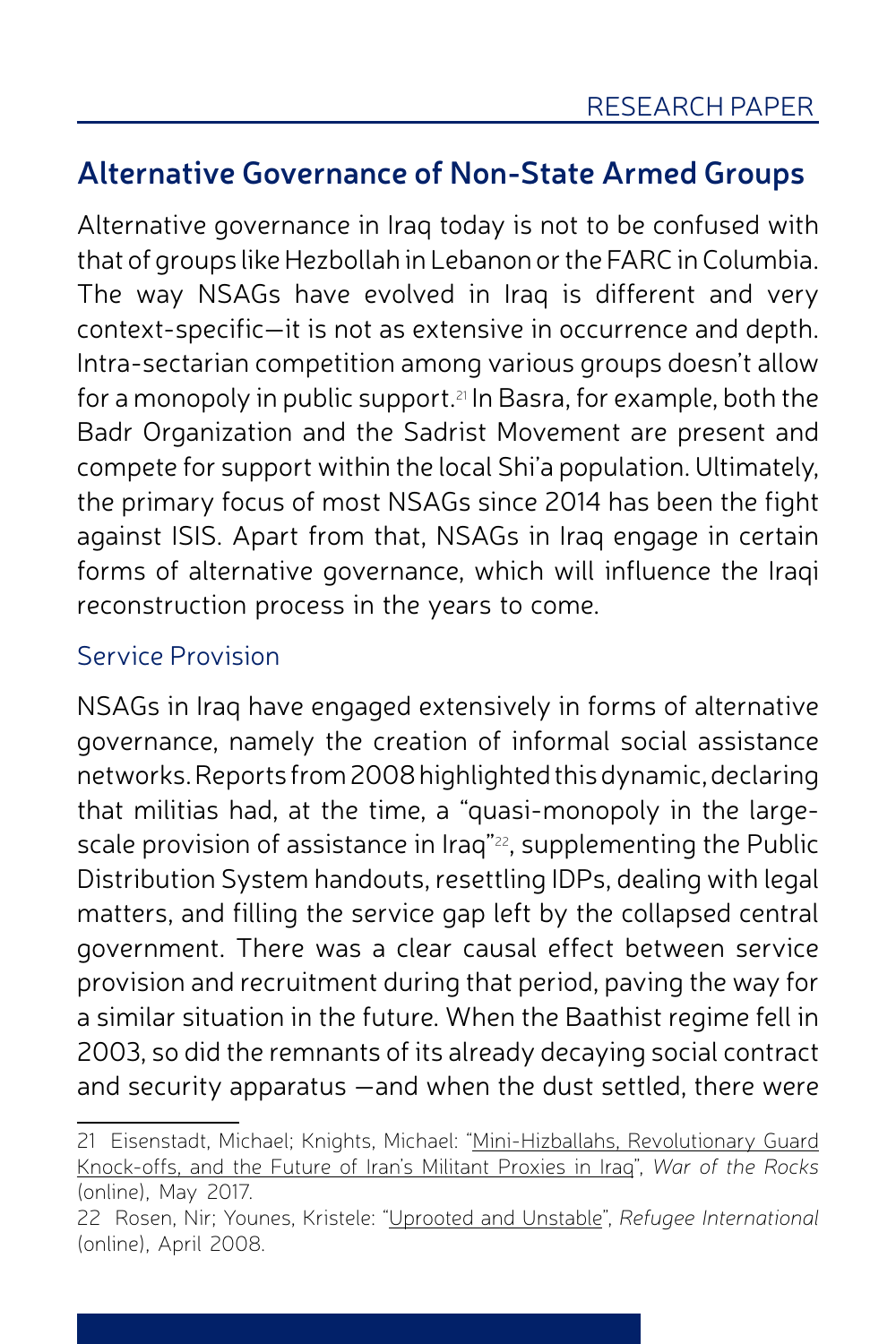no existing structures to fall back on – no safety nets. <sup>23</sup> It is within this context of volatility and uncertainty that NSAGs in Iraq became alternative governance bodies.

Local NGO workers in Mosul confirm that NSAGs, specifically Hashd groups from Najaf, are trying to use food and aid to sway public opinion and increase their popularity. <sup>24</sup> In other liberated cities, like Fallujah, Hashd groups like Asa'ib Ahl al-Haq have been known to deliver humanitarian support. NSAGs use service provision to gain the acceptance, backing, and fidelity of populations. It is, thus, a political strategy for popular mobilization, the acceptance of a broader political agenda, all the while creating dependency and attracting new adherents. $^{25}$ NSAGs come to co-opt service institutions or infrastructure, making money off of what otherwise, in theory, is considered to be a public good. Locals in Mosul complain that NSAGs are increasingly setting up informal provisions due to the lack of state provision. Health clinics in the city claim they often buy their supplies back from NSAGs, who, as a way to make profit, steal their supplies and re-sell them. <sup>26</sup> With the state absent from local reconstruction efforts, the inhabitants of Mosul, just like in many other Iraqi cities, are left at the mercy of these groups that are increasingly co-opting service delivery networks.

The Sadr militia is the NSAG with the most structured social

<sup>23</sup> Cammack, Perry, Dunne, Michele (et al.): "Arab [Fractures: Citizens, states, and](http://carnegieendowment.org/2017/02/01/arab-fractures-citizens-states-and-social-contracts-pub-66612) social [contracts](http://carnegieendowment.org/2017/02/01/arab-fractures-citizens-states-and-social-contracts-pub-66612)", *Carnegie Endowment for International Peace* (online), December 2016.

<sup>24</sup> Interview of the author with Abdullah Zainulabdeen, "Volunteer with Us", November 2017.

<sup>25</sup> Grynkewich, Alexus G.: "Welfare as Warfare: How Violent Non-State Groups Use Social Services to Attack the State", in *Studies in Conflict & Terrorism*, Vol. 31, No. 4, pp. 350-370, April 2008.

<sup>26</sup> Interview of the author with Mathew Schweitzer, Research Fellow at Education for Peace in Iraq Center (EPIC), November 2017.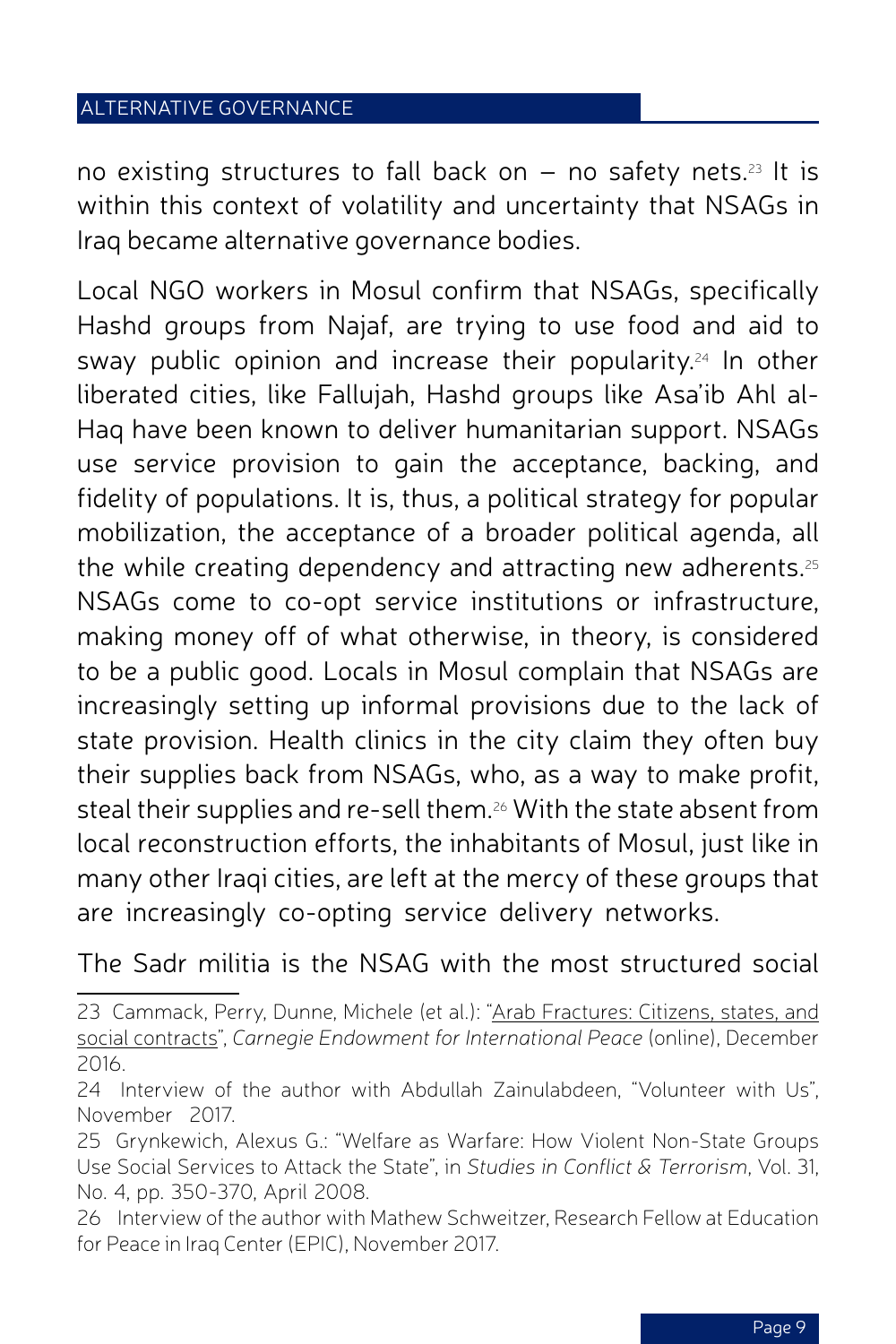assistance network, particularly in Sadr City and Basra. While its service provision has diminished in recent years during the fight against ISIS, it has a long history of social assistance in Iraq. Gas stations, the Jamila market in Baghdad, and the propane canister market were controlled by Sadr's Mahdi Army, allowing it to dictate access and prices. <sup>27</sup> Similarly, after taking control of Sadr City in 2004, the Mahdi Army set up its own institutions, controlled police stations and hospitals, created food banks, and established a judicial court to deal with legal disputes. It came to provide everything the state was supposed to deliver, including security, employment opportunities, the resettlement of IDPs, medicine, and material assistance like blankets and clothing. $^{28}$ In 2008, Sadr created the Mumahidoon, a new branch of his movement that focused on service provision like trash collection and community projects in Baghdad and the south to which he reassigned most of the Mahdi army.

Some perceive this type of service provision as a "stop gap" measure rather than the beginning of structured welfare systems parallel to the state due to a lack of funding and organizational capacity. <sup>29</sup> There is, however, the possibility that NSAGs become even more engaged in service provision, particularly after the elections. Sadr's shadow government has been an effective service provider in Sadr City for more than a decade. It remains to be seen how Sadr's newly gained political power in the Iraqi parliament will affect the nexus of security provision and NSAG's

<sup>27</sup> Williams, Phil: "Violent Non-State Actors and National and [International](https://www.files.ethz.ch/isn/93880/VNSAs.pdf) [Security"](https://www.files.ethz.ch/isn/93880/VNSAs.pdf), *International Relations and Security Networks* (online), ETH Zurich, 2008.

<sup>28</sup> Thurber, Ches: "Militias as sociopolitical Movements: Lessons from Iraq's armed Shia groups", in *Small Wars and Insurgencies*, Vol. 25, No. 5-6, pp. 900- 923, October 2014.

<sup>29</sup> Interview of the author with András Derzsi-Horváth, Global Public Policy Institute, December 2017.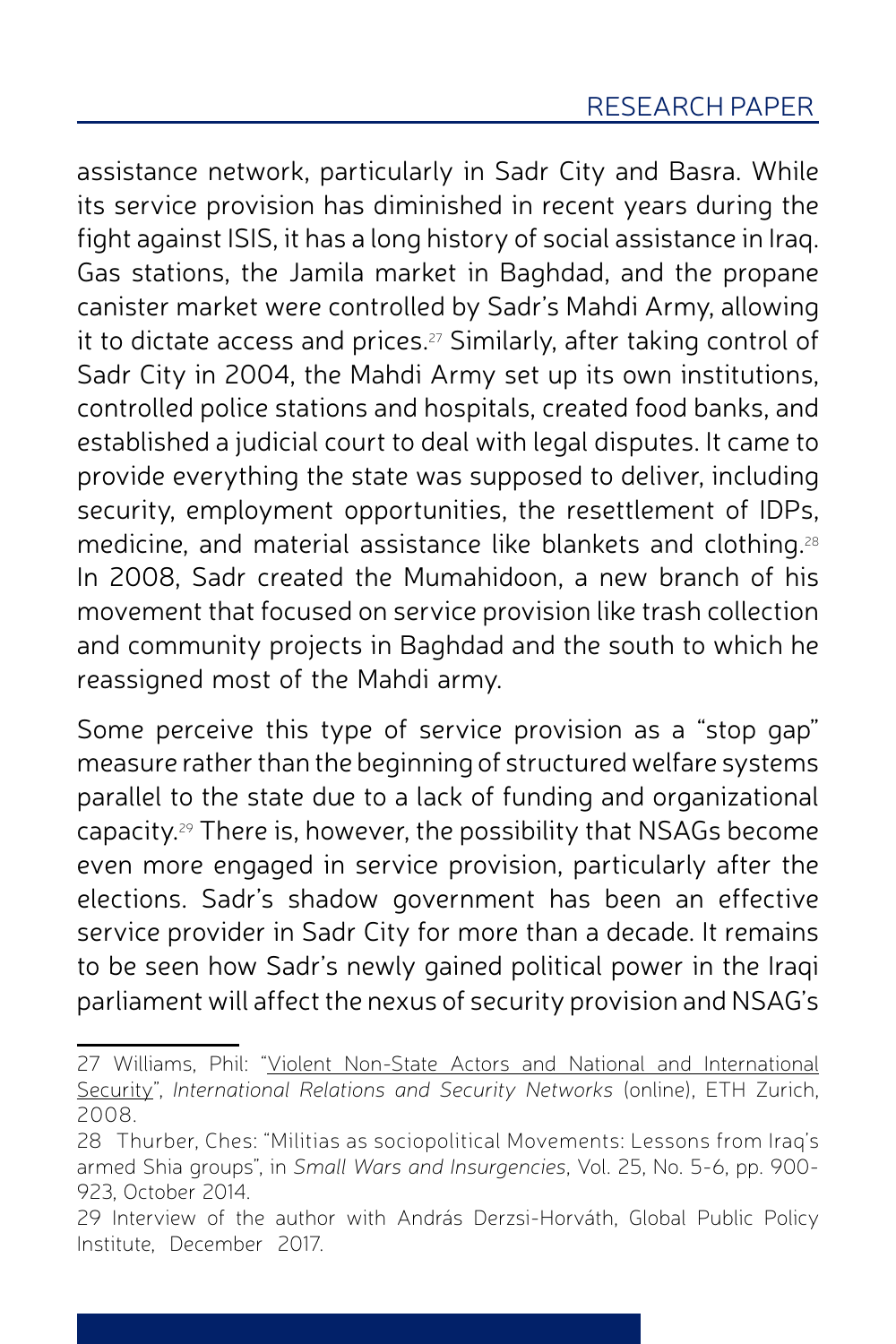in the years to come.

#### Territorialism and the Monopoly on Force

In parts of Iraq, NSAGs compete with the state apparatus in security provision. In the south, where the Iraqi armed forces were almost absent after having been deployed to fight ISIS in the center and northwest of the country, militias, gangs, and tribes took informal control of cities and governorates. In certain liberated areas under formal control of the Iraqi Security Forces (ISF) like Diyala, Salah ad-Din, and parts of Kirkuk and Ninewa, groups like the PMUs have unrestricted access and operational freedom. 30

Basra is a perfect example of how the post-2003 environment, as well as the fight against ISIS, led to the rise of NSAGs. The fall of Saddam and subsequent British occupation of the city prompted exiled Shi'a opposition fighters, tribes, and disgruntled youth, backed by Muqtada as-Sadr, to fill the security vacuum. While the Mahdi army has since disbanded and lost most of its control in Basra, the city still suffers from tribal and mafialike dynamics. When the majority of security forces left for the fight against ISIS, only 8,000 ISF-troops and 500 police officers remained in the city, providing the perfect opportunity for NSAGs, mainly criminal gangs and tribes, some with ties to the PMUs, to flourish. There is little rule of law in the area: armed robberies turf wars between tribes, and bombings designed to intimidate and extort are frequent.<sup>31</sup> As the heart of the Iraqi drug trade, Basra is rife with petty crime and tribal feuds. People in the city must pay fees in exchange for protection and contact tribes for justice issues. Moreover, these tribes regulate access to the port

<sup>30</sup> Derzsi-Horvath, Andras; Gaston, Erica: "Who's [Who: Quick](http://www.gppi.net/publications/quick-facts-about-local-and-sub-state-forces/?L=0%2525252527%2525252522#c2184) Facts about Local and [Sub-State](http://www.gppi.net/publications/quick-facts-about-local-and-sub-state-forces/?L=0%2525252527%2525252522#c2184) Forces", Report, *Global Public Policy Institute* (online), August 2017.

<sup>31</sup> Utica Risk Services: "Inside Iraqi Politics", Issue No. 171, February 2017.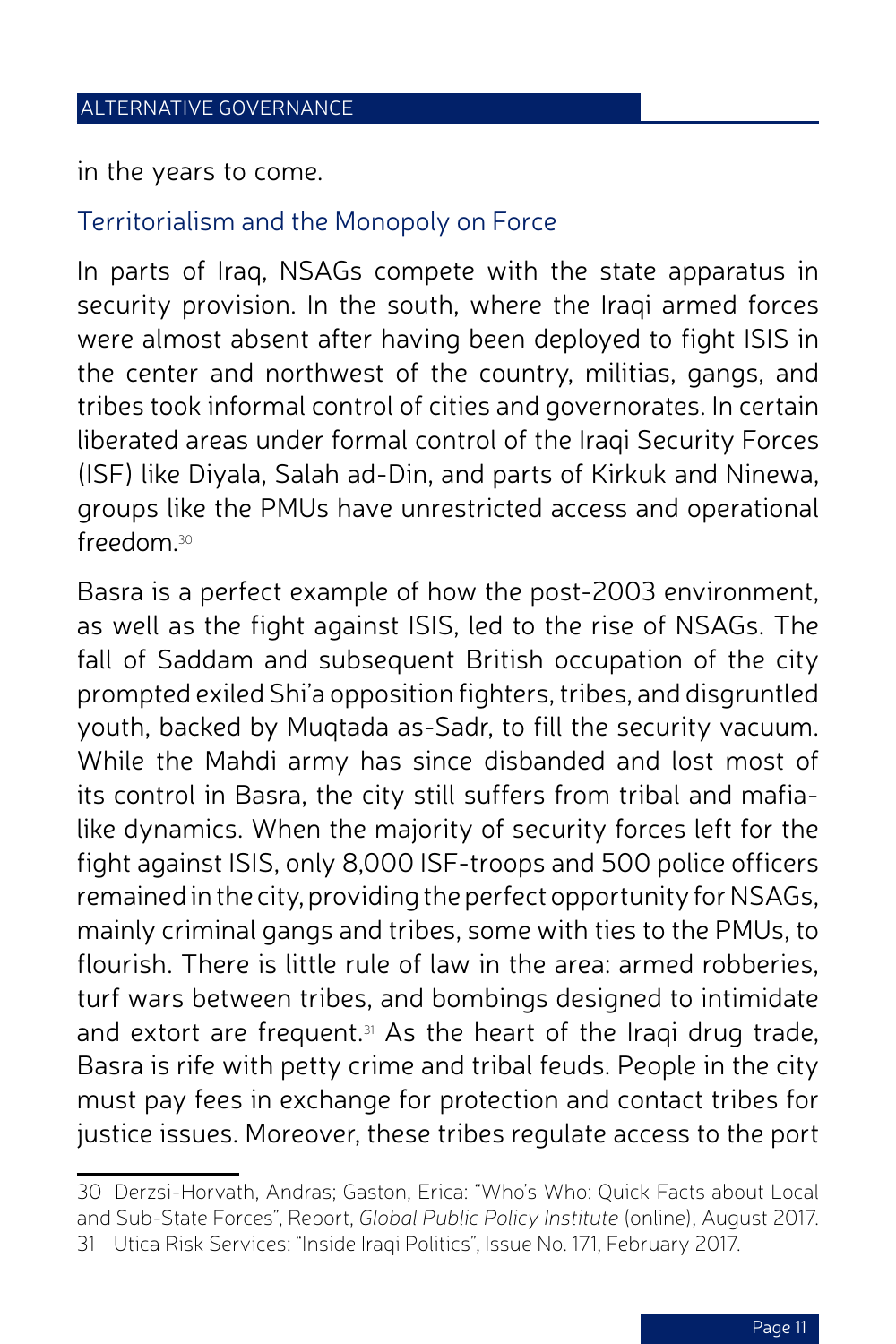as well as the allocation of government contracts concerning oil and electricity. <sup>32</sup> Presumably, with the end of the fight against ISIS, young PMU fighters will flow back into the city. With their new found legal status and political influence, the power of these former militias-turned-state-sanctioned paramilitary groups will likely rise.

The Hashd Al-Shaabi operate in many liberated Sunni areas like Qaraqosh, Tikrit, or even Mosul—despite claims that they are not in the city. <sup>33</sup> Badr has managed to access the formal channels of control in Diyala where the governor, Muthanna al-Tamimi, is a member of the group. <sup>34</sup> Technically, the Hashd are not militias, but their origins and nature make them unpredictable and uncontrollable: being legally state-sanctioned has not translated into state-controlled. Their localized and tribal nature of Sunni, Yazidi, and Turkmen Hashd-groups has translated into factions that follow specific leaders, who don't always follow state commands like the Ninewa Guards headed by Atheel Nujaifi. Despite their integration into the PMU, Nujaifi and his Guards have at times tested Baghdad's commands as was apparent in July 2017, when PMU units clashed with the Ninewa guards in Mosul. <sup>35</sup> In January 2017, the state put out an arrest warrant on Nujaifi after he announced the Ninewa Guards would assume control of the city's security. In another example, aid convoys in Anbar and Ninewa are consistently stopped and asked to pay fees

<sup>32</sup> Schweitzer, Matthew: "Basra's [Neglected](https://www.epic-usa.org/basra-future/) Future", *Education for Peace in Iraq Center* (online), September 2017.

<sup>33</sup> Derzsi-Horvath, Andras; Gaston, Erica: "Iraq after ISIL: An [Analysis](http://www.gppi.net/publications/iraq-after-isil-an-analysis-of-local-regional-and-sub-state-security-forces/) of Local, [Hybrid, and](http://www.gppi.net/publications/iraq-after-isil-an-analysis-of-local-regional-and-sub-state-security-forces/) Sub-State Security Forces", *Global Public Policy Institute* (online), August 2017.

<sup>34</sup> Steinberg, Guido: "The Badr [Organization"](https://www.swp-berlin.org/en/publication/the-badr-organization-irans-instrument-in-iraq/), *German Institute for International and Security Affairs*, SWP-Comment (online), July 2017.

<sup>35</sup> Ali, Sangar: "In-fighting erupts between Iraqi forces in [Mosul, casualties](http://www.kurdistan24.net/en/news/3302e9cd-4981-46e9-9e41-2b4fa24d6cd3) [reported"](http://www.kurdistan24.net/en/news/3302e9cd-4981-46e9-9e41-2b4fa24d6cd3), *Kurdistan24* (online), July 21, 2017.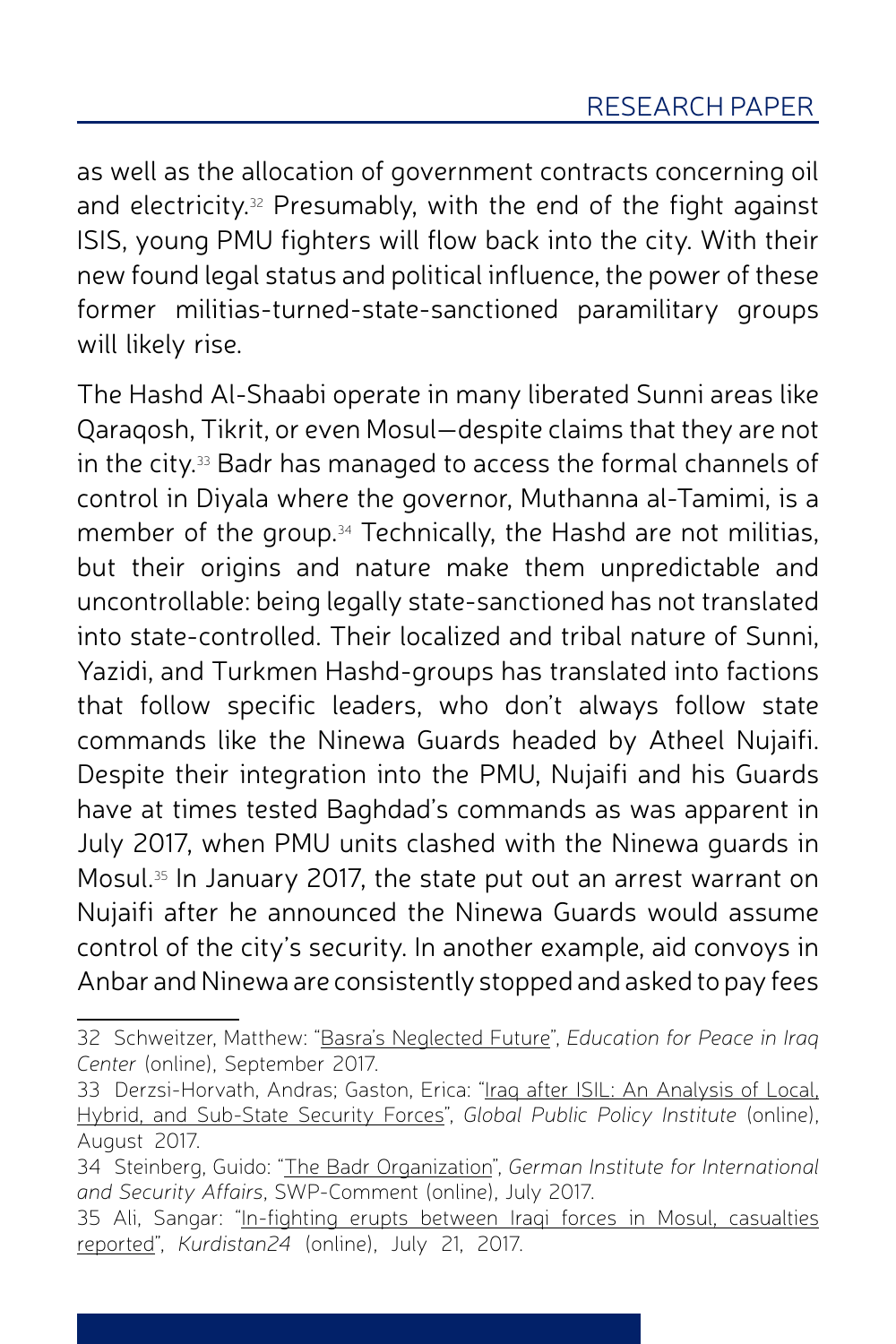or have small amounts of their convoy stolen by various armed factions. They have set up illegal check points, screening for Sunni names and even disappearing and assassinating people without due process. <sup>36</sup> NSAGs in liberated territories enjoy an unsanctioned amount of freedom, acting sometimes brazenly against state orders, and consequently weakening state control.

According to Baghdad, the Hashd al-Shaabi are not present in Mosul, which is officially controlled by government forces. Reality, however, looks different: Ninewa security forces estimate that 30-40 armed groups were operating inside the city in early 2017, <sup>37</sup> and the numbers have likely increased. Many of these groups are either PMUs or TMFs (local tribal forces of various sectarian origins) and some of the groups known to be inside of the city at the moment include: Ninewa Guards, Hashd Shabak, Badr forces and Kata'ib Hezbollah, and other smaller criminal gangs. <sup>38</sup>Thefts, checkpoints, informal serviceprovision, andBadr and Kata'aib Hezbollah flags across the city all highlight just how much freedom these NSAGs have to operate in Mosul. The lack of government control is most apparent when it comes to the procedure for dealing with ISIS suspects in the city. The PMUs in Mosul set up their ownmechanismof security clearance and have been arresting individuals according to a non-official list. These arrests are not state-sanctioned and regular security forces have had to raid Hashd groups in order to free the detainees. <sup>39</sup> While the government has been successful in their liberation, the ability

<sup>36</sup> Interview of the author with Arndt Fritsche, Head of Mission at Rebuilt and Relief International (RRI), November 2017.

<sup>37</sup> Schweitzer, Matthew: "[Challenges](https://theglobalobservatory.org/2017/06/isis-iraq-mosul-security-forces/) to Peace in Post-ISIS Iraq", *IPI Global Observatory* (online), June 2017.

<sup>38</sup> Gaston, Erica: "Mosul [Report"](http://www.gppi.net/publications/iraq-after-isil-mosul/?L=0%25252527%25252522), *Global Public Policy Institute* (online), August 2017.

<sup>39</sup> Interview of the author with Mathew Schweitzer, Research Fellow at Education for Peace in Iraq Center (EPIC), November 2017.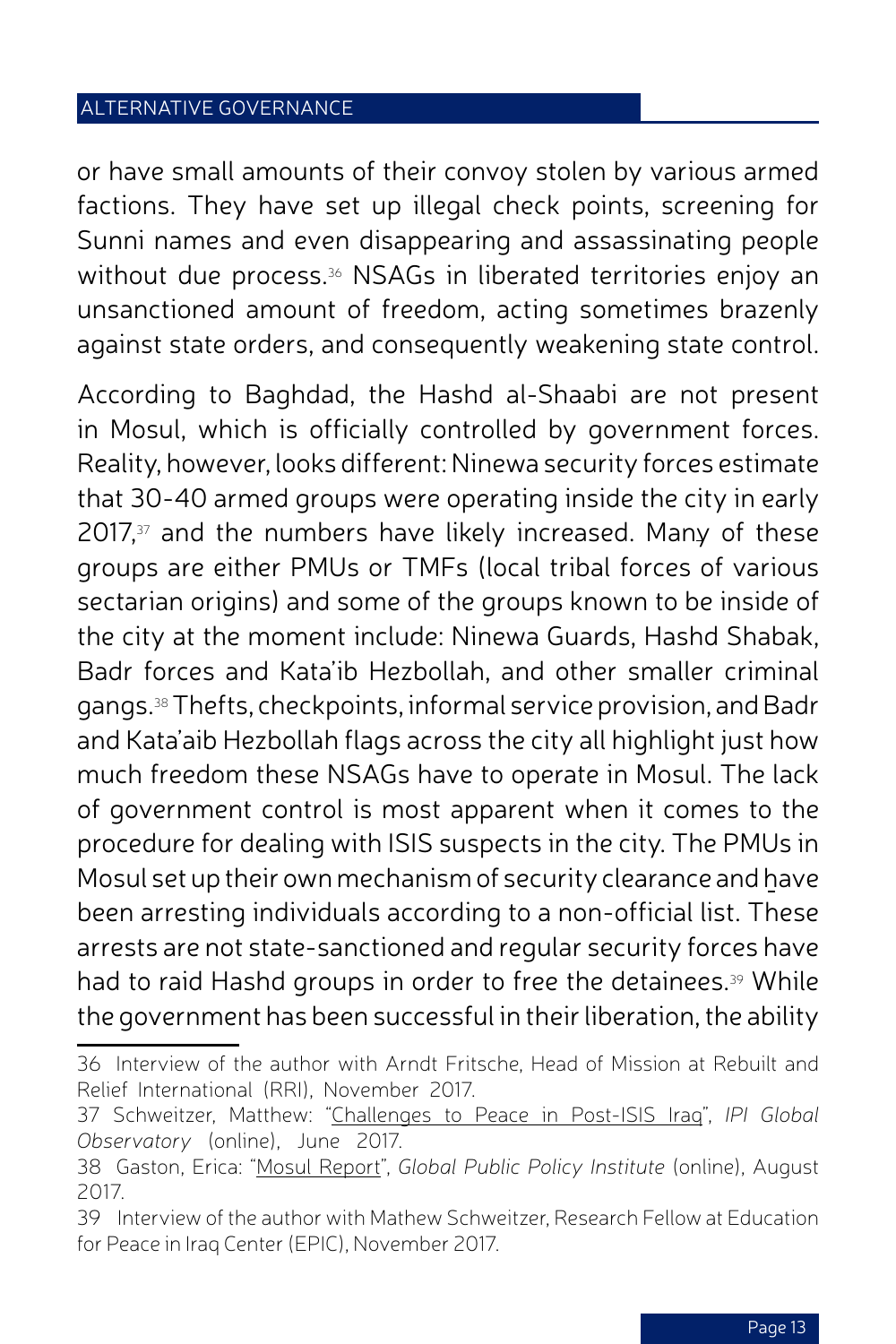of the Hashd to arrest and detain is indicative of the very loose government control over them.

While some NSAGs have declared their intention to hand over heavy weaponry and territory, the continued presence of insurgency elements will likely lead to continued NSAG presence with minimal oversight. This is made clear by Harakat Hezbollah's specific declaration to hand over only "heavy weaponry", rather than all weaponry, and Sadr's announcement that his Peace Companies, the successor organization of the Mahdi Army, will continue to ensure security at the holy shrine in Samarra. <sup>40</sup> In response to these larger NSAGs, residents in Mosul have formed small neighborhood militias to counter outside influence,<sup>41</sup> creating a cycle of NSAGs in which their existence breeds their proliferation. The desire of minority groups to dictate their own security as well as stabilization efforts in liberated areas indicates that NSAGs are likely to retain their supremacy in the areas they operate in for the near future. <sup>42</sup>

## Political Participation

One very unique, but widespread occurrence in Iraq is the infiltration or informal participation of NSAGs in the political realm. Generally understood as separate and independent from the state, alternative governance in Iraq is more complex. Rather than developing parallel governing systems, many NSAGs infiltrated and controlled ministries, subverting state control. After 2006, the Sadrists won seats in the parliament, which gave them far greater access to resources as well as the ability

<sup>40</sup> Aldroubi, Mina: "Iraq's top Shiite cleric orders [fighters](https://www.thenational.ae/world/mena/iraq-s-top-shiite-cleric-orders-fighters-to-disarm-after-defeat-of-isil-1.683529) to disarm after defeat of [ISIL"](https://www.thenational.ae/world/mena/iraq-s-top-shiite-cleric-orders-fighters-to-disarm-after-defeat-of-isil-1.683529), *The National (online)*, December 11, 2017.

<sup>41</sup> Schweitzer, Matthew: ["Challenges](https://theglobalobservatory.org/2017/06/isis-iraq-mosul-security-forces/) to Peace in Post-ISIS Iraq", *IPI Global Observatory* (online), June 2017.

<sup>42</sup> Interview of the author with Cathy Otten, Journalist based in Iraqi Kurdistan, December 2017.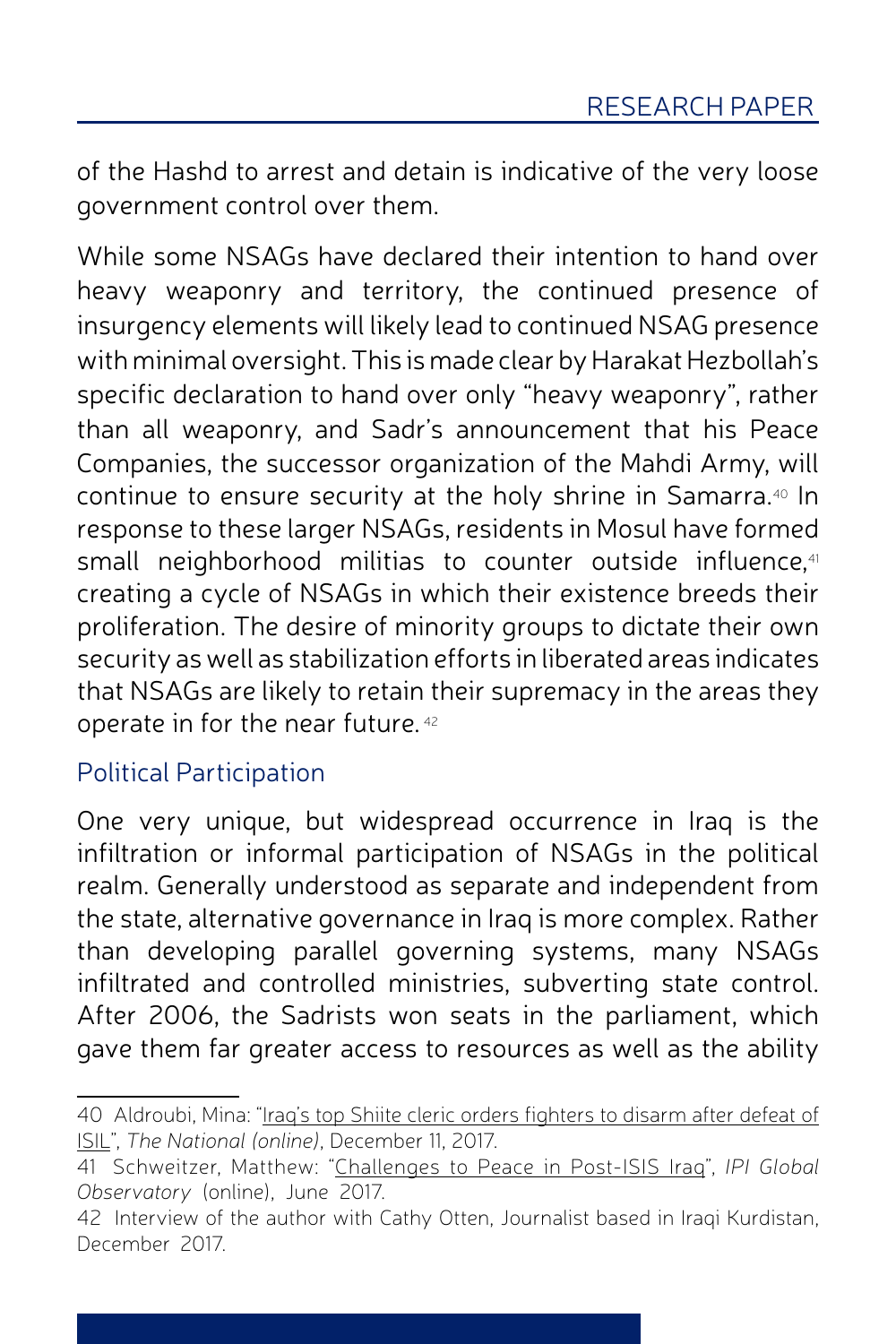to influence the ministries and other state institutions. Today, the Minister of Interior, Qasim Al-Araji, is a senior member of Badr and police stations are filled with Badr rather than police uniforms. <sup>43</sup> Local political institutions in Basra face a similar challenge, as almost all government offices are "controlled by political parties who are affiliated, in one way or another, to the Hashd"44.

As the military fight against ISIS is over and NSAGs seek to maintain their influence, they will shift their priorities to political participation. The number of officials and, potentially, ministers with ties to NSAGs are likely to increase in 2018, as the Fatah-Alliance of Hadi al-Ameri, the leader of Badr-Organization, won 47 seats in the parliamentary elections of May 12, 2018. Ahead of the elections, Asa'ib Ahl Al-Haq was the first militia-turnedpolitical-party to be given the license to participate in the political process. This has been succeeded by a wave of PMU leader resignations and PMU factions handing their weapons over to the state (Badr, Asa'ib, the Sadrists) with the clear intention of participating in the political process. The creation of the Fatah-Alliance, a political block consisting of mainly pro-Iran groups like Badr, Asa'ib Ahl al-Haq, the Islamic Supreme Council of Iraq, Saraya al-Khorasani, Harakat al-Nujaba, Kata'ib Hezbollah, Kata'ib Jund al-Imam, is a clear indication of NSAGs integrating into the political sphere.

The politicization of non-state groups has and will continue to spark controversy as these ex-militias and PMU leaders will almost certainly retain indirect control of the armed groups with whom they rose to power. There is a high probability that

<sup>43</sup> Steinberg, Guido: "The Badr [Organization"](https://www.swp-berlin.org/en/publication/the-badr-organization-irans-instrument-in-iraq/), *German Institute for International and Security Affairs*, SWP-Comment (online), July 2017.

<sup>44</sup> Interview of the author with Fatima Al-Bahadly, Al-Firdaws Society Basra, December 2017.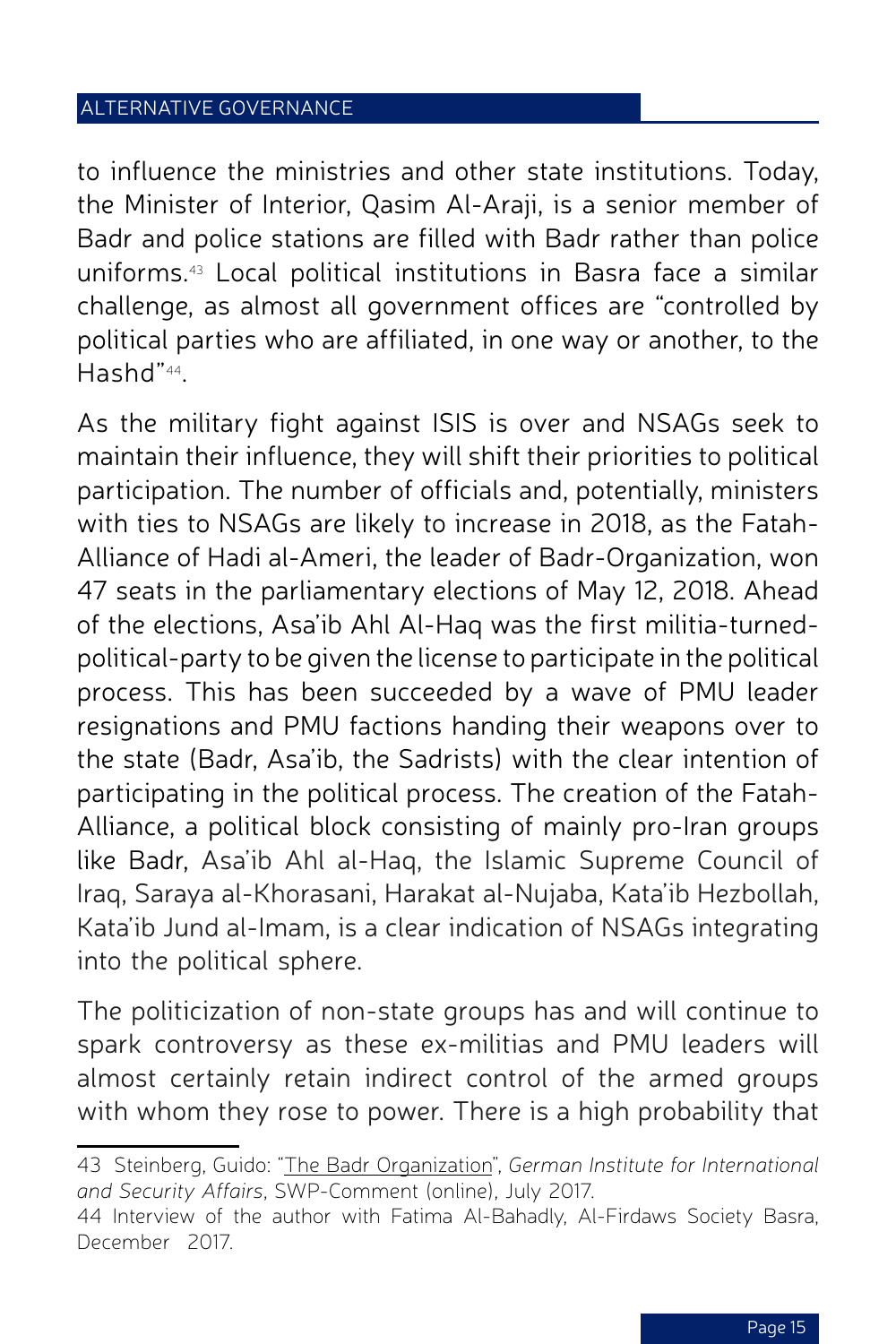NSAGs will successfully coopt the political process, dominating important ministries, and gaining control over government funds. Once inside the government, there will be few mechanisms in place to impose checks and balances on these armed factions.

# **The Nexus between NSAGs, Alternative Governance, and Sustainable Development**

In their use of alternative governance as a means to tip the power balance and increase their hold on populations and territories, NSAGs have deeply politicized questions of territory, security, and access to basic necessities. While they do not replace the state entirely, they defy, weaken and further fragment it. To this day, they have mostly followed Abadi's commands, but the government's control over them is quite limited in reality. To further complicate their potential impact on reconstruction, they are now vying for the highest form of power in the country: political representation. Consequently, it is essential to examine their potential impact on the elements that sustainable development is contingent upon, namely peace, socio-economic improvements, and state capacity.

# The Effects of NSAG Provision on Peace

SAGs are undoubtedly a cause of instability in Iraq. They have a history of violence against both other NSAGs and civilian populations. In the aftermath of the US invasion, the worst sectarian violence and killings were committed by militias, notably Sadr's Mahdi army, which has since then rebranded itself as the Peace Brigades (Saraya As-Salam).<sup>45</sup> Nonetheless, the legacy of their violent past continues to haunt them. While NSAGs provide for and protect certain communities, they need

<sup>45</sup> Clark, Michael David; Mansour, Renad: "Is [Muqtada](http://carnegie-mec.org/2016/05/02/is-muqtada-al-sadr-good-for-iraq-pub-63501) Al-Sadr Good For Iraq?", *The Carnegie Middle East Center* (online), March 2016.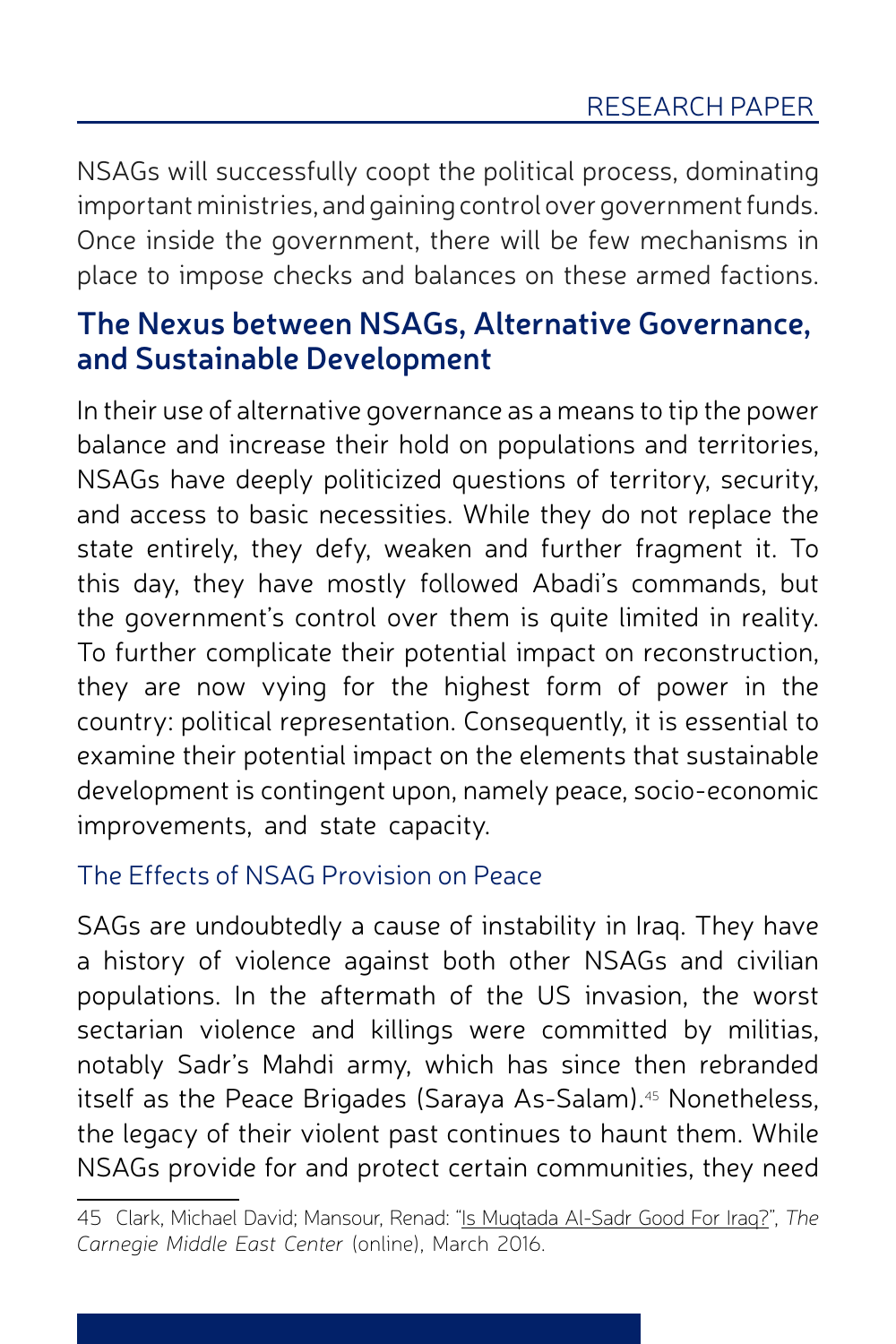both territorial claims and funding in order to do so. Territorial control forcefully gained and maintained by NSAGs has caused a lot of conflict. Recent examples include the fighting in Tuz Khurmatu (Saladin Province) between Kurdish and PMUbacked Turkmen forces, fighting between the 30<sup>th</sup> Hashd brigade (Shabak with links to Badr) and the Ninewa Protection Units in Qaraqosh, <sup>46</sup> and clashes in Mosul in July 2017 between the Ninewa Guards and a PMU faction. <sup>47</sup> In Tuz Khurmatu, kidnappings and killings of Turkmen, illegal detentions of Sunnis, and the destruction of homes and property have made peace impossible. <sup>48</sup> In Mosul as well, enforced disappearances of "suspected" ISIS members have caused widespread fear among the civilian population, resulting in armed confrontations with the Iraqi Counter Terrorism Service. <sup>49</sup> Stand offs between NSAGs and the Iraqi army had been happening even before ISIS was pushed back, notably in the 2000s between the Mahdi army and the Iraqi army. Both at the time and today, these tensions create a climate of insecurity, restricting the return of IDPs and delaying reconstruction projects.

Reconstruction and investments are unlikely in areas where violence is a daily occurrence. One activist from Basra stated that violence in the city is the direct result of tribal squabbles over access to roads, food, and work. The activist explained that the unrestricted militias, which are attached to the tribes, poison the stability of the city, making daily life dangerous. Since 2015, an

<sup>46</sup> Interview of the author with Cathy Otten, Journalist based in Iraqi Kurdistan, December 2017.

<sup>47</sup> Ali, Sangar: "In-fighting erupts between Iraqi forces in [Mosul, casualties](http://www.kurdistan24.net/en/news/3302e9cd-4981-46e9-9e41-2b4fa24d6cd3) [reported"](http://www.kurdistan24.net/en/news/3302e9cd-4981-46e9-9e41-2b4fa24d6cd3), *Kurdistan24* (online), July 21, 2017.

<sup>48</sup> Van Den Toorn, Christine: "High [Noon](http://foreignpolicy.com/2016/02/22/high-noon-in-iraqs-wild-west/) in Iraq's Wild West", *Foreign Policy,*  Argument (online), February 2016.

<sup>49</sup> Interview with Mathew Schweitzer, Research Fellow at EPIC (November 2017)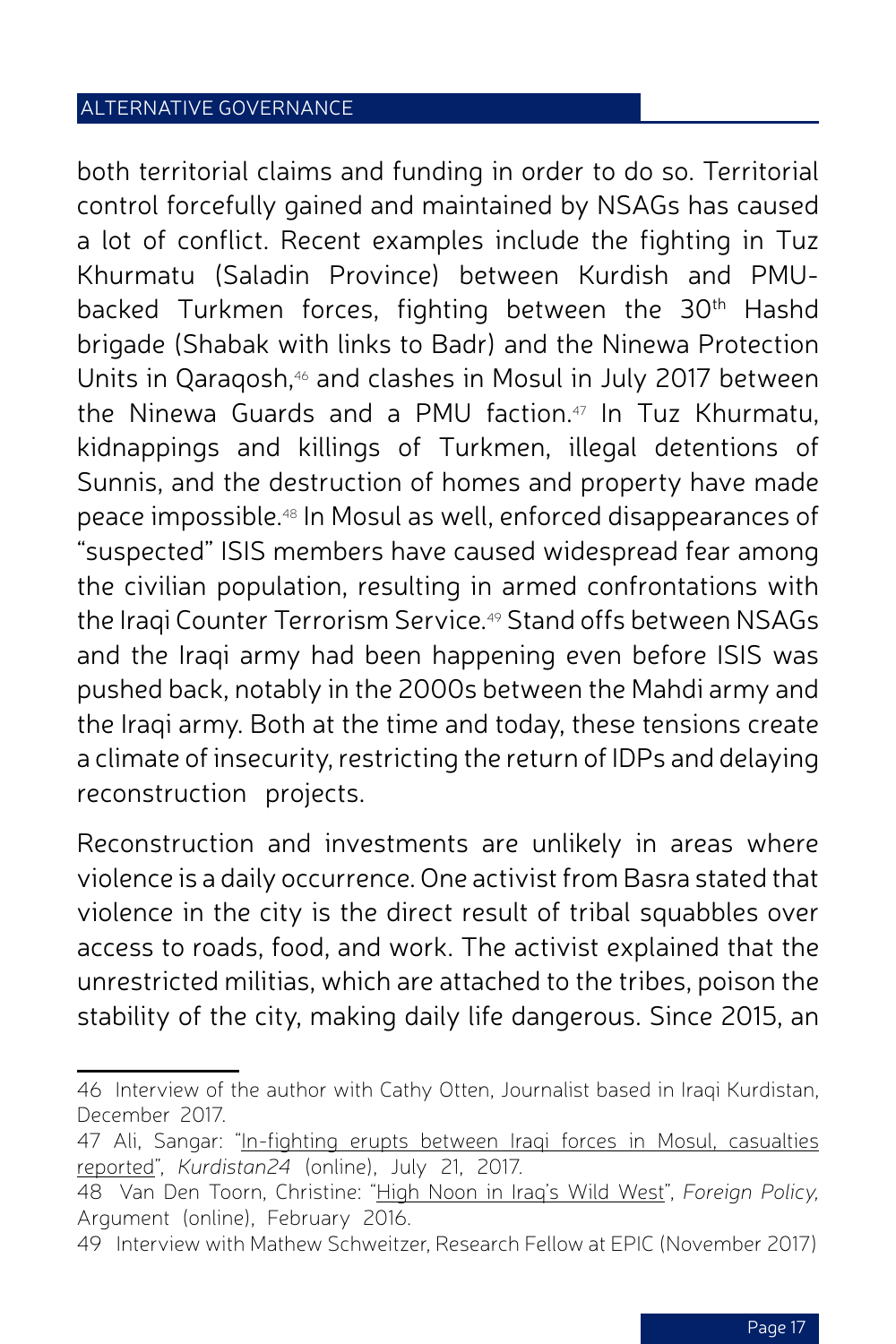average of 300 serious crimes per month have been recorded in Basra because of the proliferation of smaller militias and gangs. In places like Mosul and Basra, extortion, looting, kidnappings for ransom, oil smuggling, and the taxation of populations are methods smaller mafia-like NSAGs employ to fund themselves. $^{\mathfrak{so}}$ These activities create huge instability and fear, paralyzing communities and normalizing violence. There is no justice, no accountability, and no oversight, further weakening the frail stability of these regions. Peace in Iraq is contingent upon a certain amount of rule of law, without which no development effort will be effective.

Another destabilizing aspect of NSAGs is that they are in some cases proxies for other states or are supported by outside powers, who seek to use them in order to further their own interests. In that context, tensions between regional powers often manifest as proxy wars in other countries. Many of the larger PMU groups, like Badr and Kata'ib Hezbollah, have their origins in Iran, where their founders were exiled during Saddam's regime. They are the best-equipped and organized, because of the support they receive from the Iranian Revolutionary Guard Corps (IRGC). An increasing Iranian hold on several NSAGs has the potential to increase instability in Iraq for a myriad of reasons. Firstly, it could create civil unrest, particularly in Sunni areas. The more involved Iran is, the more powerful the Shi'a community will be to the detriment of Sunnis, or so the Sunnis believe. Secondly, Sadr, who is an outspoken opponent of Iranian presence in Iraq, could mobilize his supporters leading to intra-Shi'a clashes. Finally, Iranian presence in Iraq is seen as part of its efforts to expand its

<sup>50</sup> Williams, Phil: "Violent Non-State Actors and National and [International](https://www.files.ethz.ch/isn/93880/VNSAs.pdf) [Security"](https://www.files.ethz.ch/isn/93880/VNSAs.pdf), *International Relations and Security Networks* (online), ETH Zurich, 2008.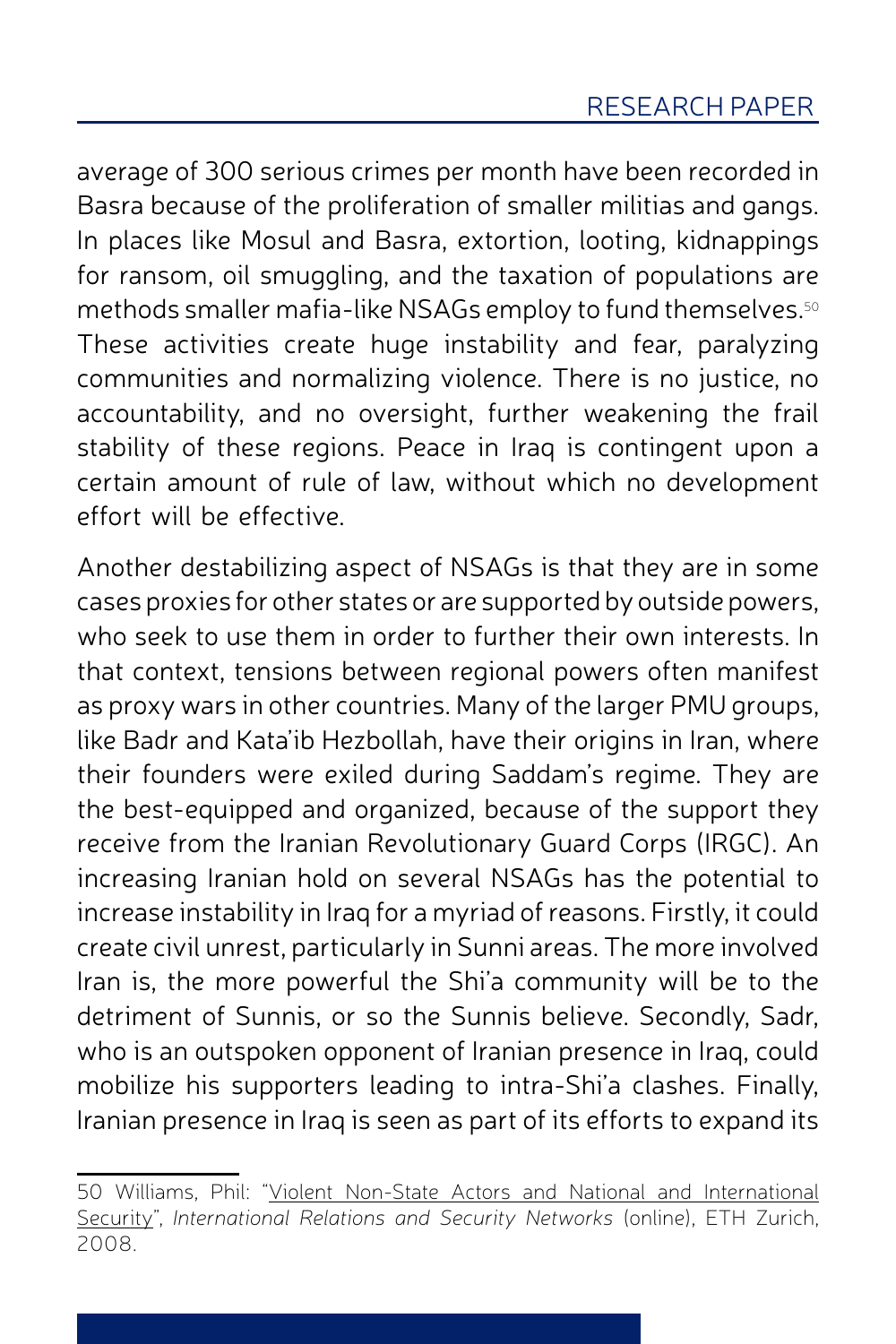sphere of influence in the region, potentially increasing the risk of internal conflicts between pro- and anti-Iran groups as well as clashes with foreign militaries, such as the US, that are stationed in Iraq.

NSAGs are also detrimental to peace because they cement social divisions in the long-term. Their exclusionary nature hinders reconciliation, catering to or working against specific groups along ethnic or sectarian lines. While there has been a fair amount of intra-sectarian fighting due to the multiplicity of armed groups, NSAGs have been the primary perpetrators of sectarian violence. Hashd al-Shaabi groups in particular have been accused of committing sectarian crimes against Sunni populations in liberated areas such as Diyala, Anbar, and Salah al-Din. Enforced disappearances, revenge killings, torture, and destruction of homes were commonly reported after cities like Fallujah, Ramadi, and Mosul were liberated. <sup>51</sup> Allegations of illegal detention centers and extra-judicial executions of suspected ISIS members are becoming more frequent, creating widespread fear among populations in northern Iraq. This has led Sunni populations to believe they are being targeted for sectarian reasons. Discontent resulting from the visible presence of Shi'a symbols around Mosul indicates how fragile the peace is and how little it would take for the city to fall back into violence.<sup>52</sup> These types of incidents only serve to reinforce the social divide that has plagued the country in the last decades.

Instability, be it caused by territorialism, foreign influence, or sectarian dynamics, is an insurmountable obstacle to peace,

<sup>51</sup> See "[Iraq: Turning](https://www.amnesty.org/download/Documents/MDE1453862017ENGLISH.PDF) a Blind Eye: The Arming of the Popular Mobilization Units", *Amnesty International*, Report (online), January 2017.

<sup>52</sup> Interview of the author with Cathy Otten, Journalist based in Iraqi Kurdistan, December 2017.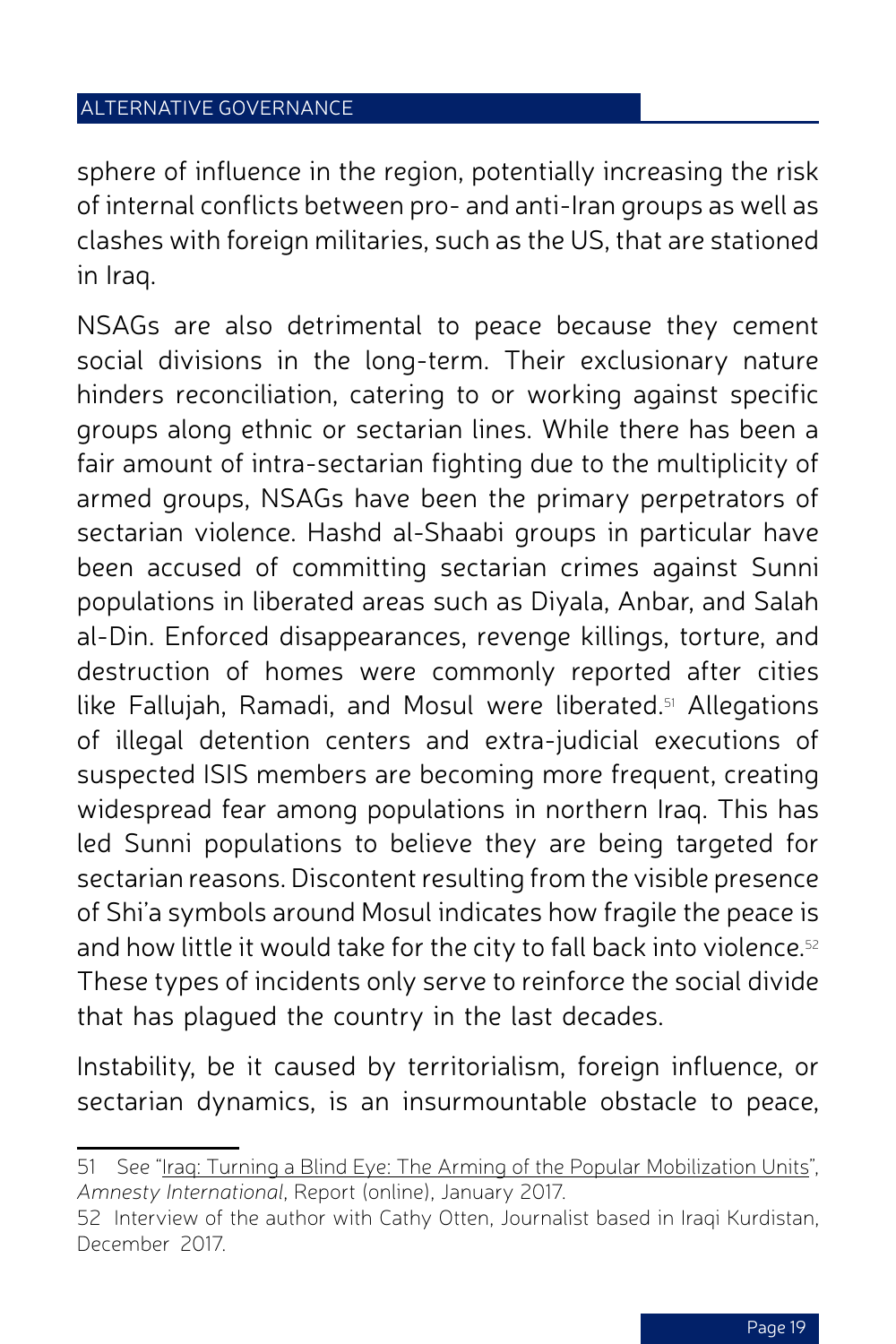which is itself a pre-requisite for lasting development. NSAGs' ability to create violence is entirely contingent upon their militarized nature, and it is unlikely that they will permanently demobilize in the near future. In places like Basra, until there is greater government control, NSAGs will continue to roam free, using violence to stay in power. The newly created "Golan Liberation Brigade" could further undermine peace efforts, as it may lead to an increased militarization of young men in southern Iraq. There have already been reports of Hashd groups in Basra mobilizing young men with the intent of "liberating Palestine."<sup>53</sup> While these efforts may not lead to concrete actions against Israel, they perpetuate narratives and psychologies of conflict. So far, NSAGs in Iraq have served to reinforce toxic identity boundaries, militarize the youth, and destabilize already fragile areas, consequently obstructing peacebuilding in the country.

## The Effects of NSAG Provision on Socio-economic Conditions

The violence and instability created by NSAGs across Iraq has negatively affected the quality of life, livelihoods, and socioeconomic conditions of civilians. Conflicts between tribes in Basra, for example, have increasingly threatened oil production – Iraq's life blood – as they fight over farmland, property, and even government contracts. Threatening more than individual livelihoods, NSAG clashes endanger the entire Iraqi economy. Constant violence has transformed Sadr City, severely affecting economic conditions and making it impossible for people to have a stable, decent income. Sectarian violence by NSAGs across Iraq has specifically sought to target people's livelihoods, like the 150 fires set by PMU groups that destroyed orchards all over Diyala in the summer of 2017. It is believed that these fires were set as a

<sup>53</sup> Interview of the author with Fatima Al-Bahadly, *Al-Firdaws Society Basra*, December 2017.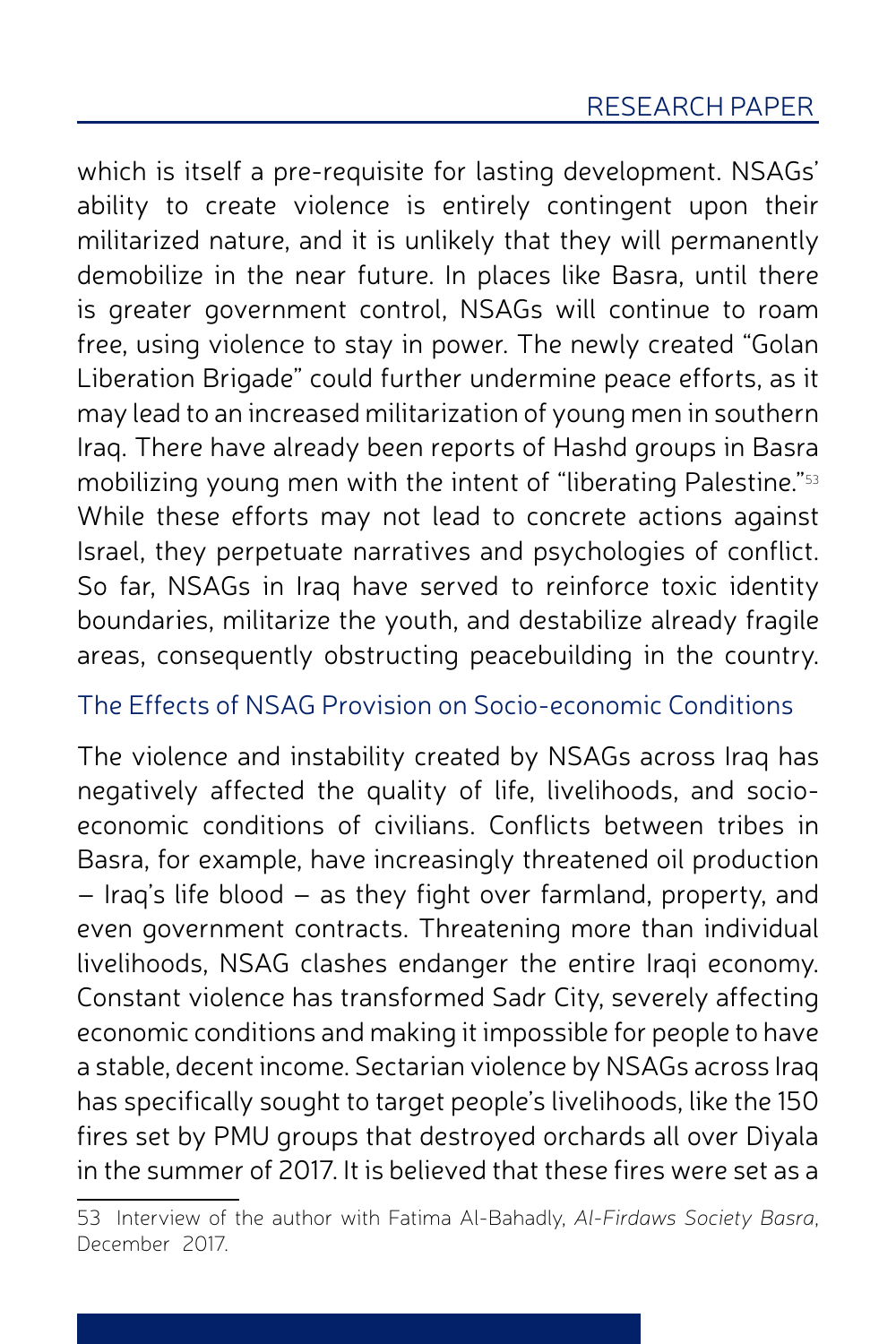part of a larger plan of demographic displacement.

Whether through illegal checkpoints, rent collection, protection fees, or bribes, the presence of NSAGs has affected local businesses, commerce, and economic networks. <sup>54</sup> In Basra, "permission" fees spiked up to \$10,000 after 2014, and threats of eviction and physical violence increased, leading to the bankruptcy of many businesses. <sup>55</sup> Similarly, truck drivers in Diyala staged a protest against the extortion and blackmail at the militia-controlled Safra customs port. In Baiji, the largest oil refinery of Iraq was destroyed and looted by militias, jeopardizing the one economic sector that has kept Iraq afloat. $^{\mathsf{56}}$ In cities like Mosul, there have been a string of thefts and smallscale lootings by criminal gang-like NSAGs. Health clinics were reportedly compelled to buy their stolen supplies back from militias, straining the almost non-existent health sector. Kidnappings and ransom demands have also heavily affected Iraqis who are not particularly prosperous on average. On the macro level, this disturbs local economies and on a micro level, it endangers people's livelihoods. The presence of NSAGs and their involvement in economic activities inevitably affects the overall economic environment; presumably negatively, as they operate in the black market, mainly conducting illicit activities. 57

A perhaps less obvious effect of the NSAGs on socio-economic

54 See Mathieu-Comtois, Sarah: "Toward [Economic](http://auis.edu.krd/iris/sites/default/files/FSED Report final.pdf) Recovery and Food Security in Post-Daesh Iraq. A framework for [Governance](http://auis.edu.krd/iris/sites/default/files/FSED Report final.pdf) Moving Forward", *Institute for Regional and International Studies*, University of Sulaimani, December 2017.

<sup>55</sup> See Schweitzer, Matthew: "Basra's [Neglected](https://www.epic-usa.org/basra-future/) Future", *Education for Peace in Iraq Center* (online), September 2017.

<sup>56</sup> Interview of the author with András Derzsi-Horváth, *Global Public Policy Institute*, December 2017.

<sup>57</sup> Lillywhite, Louis: "Non-State Armed [Groups, Health](https://www.chathamhouse.org/sites/files/chathamhouse/events/special/NSAGs Meeting Summary in template - final edit from Jo - ER- PKA 27.10.15.pdf) and Healthcare", *Centre on Global Health Security*, Chatham House, Roundtable Summary (online), March 2015.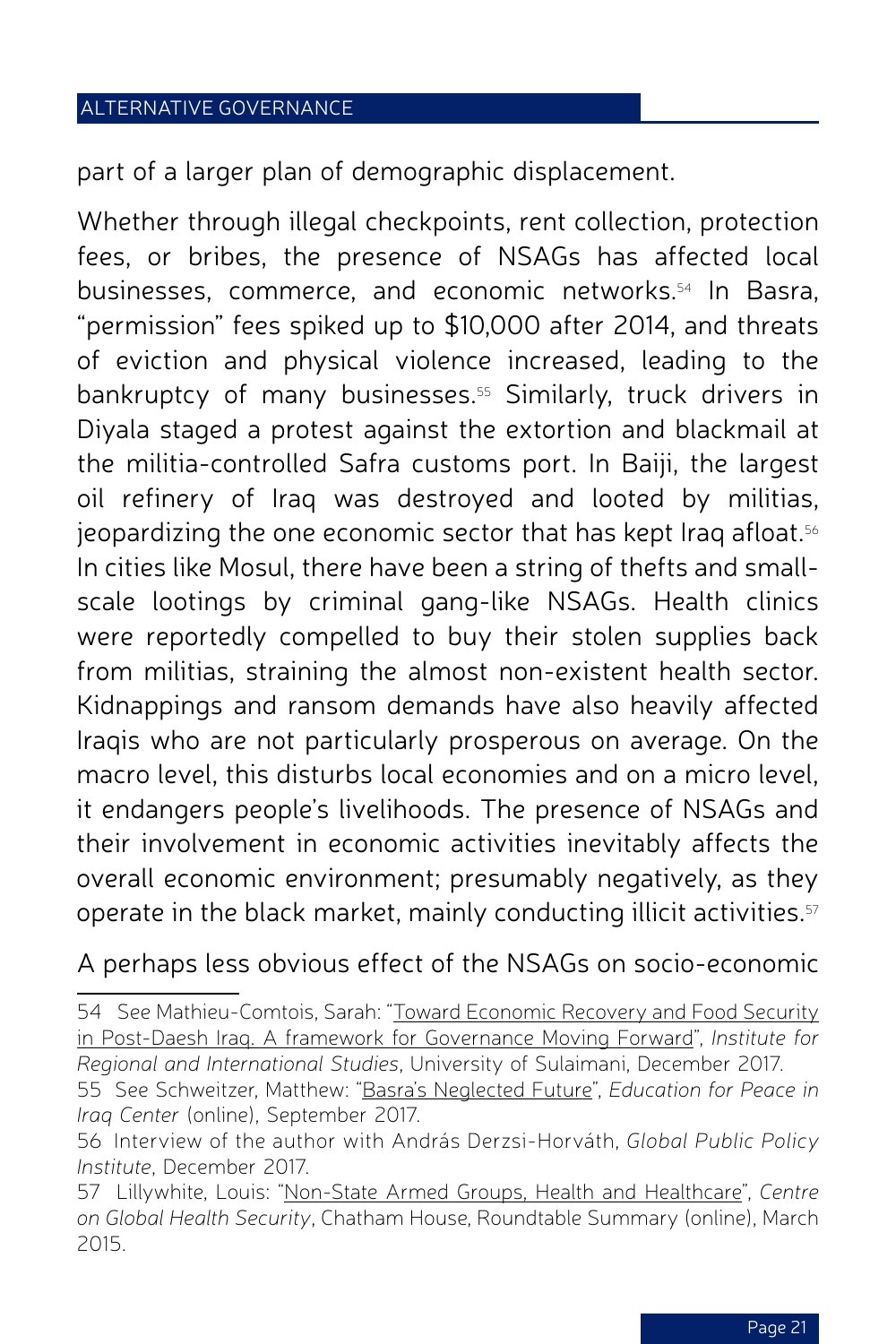conditions is the effect of non-state provision on poverty, equality, and development. Given that the populations catered to are marginalized and lacking basic services, it stands to reason that local service provision improves livelihoods, decreases disparities, and gives people access to services and opportunities they would otherwise not have. In reality, no correlation between alternative delivery and poverty reduction has ever been proven.  $^{\text{\tiny{58}}}$ InDecember2017, for example, a childwasdisabledandanelderly person died due to improper drug administration from informal health clinics in Sadr City. These types of clinics operate without licenses or oversight, sometimes leading to fatal mistakes. Nonstate provision is detrimental to social justice, equality, and social cohesion. Equity of access deteriorates because services are conditional—who and to what extent one gets covered is contingent upon sectarian affiliation, connections, or political activism. When Sadr's movement was deeply involved in service provision, they provided only to Shi'a communities like Sadr City and Basra – the heart of his recruitment base. NSAGs – including Sadr's movement — are not inclusive by design, entrenching social injustice, patronage networks, and clientelism, all of which are inarguably obstacles to sustainable development. Ultimately, rather than a step towards more universal coverage, NSAGs, as service providers, perpetuate pre-existing dynamics and their long term effects have proven nothing but negative in terms of local socio-economic conditions and poverty. Today, non-state provision—despite being in its initial stages—is replicating the patterns of social injustice and identity boundaries that led up to the formation and rise of ISIS.

<sup>58</sup> Morvaridi, Behrooz: "The Politics of Philanthropy and Welfare Governance: The Case of Turkey", in *European Journal of Development Research*, Vol. 25, No. 2, pp. 305-321, February 2013.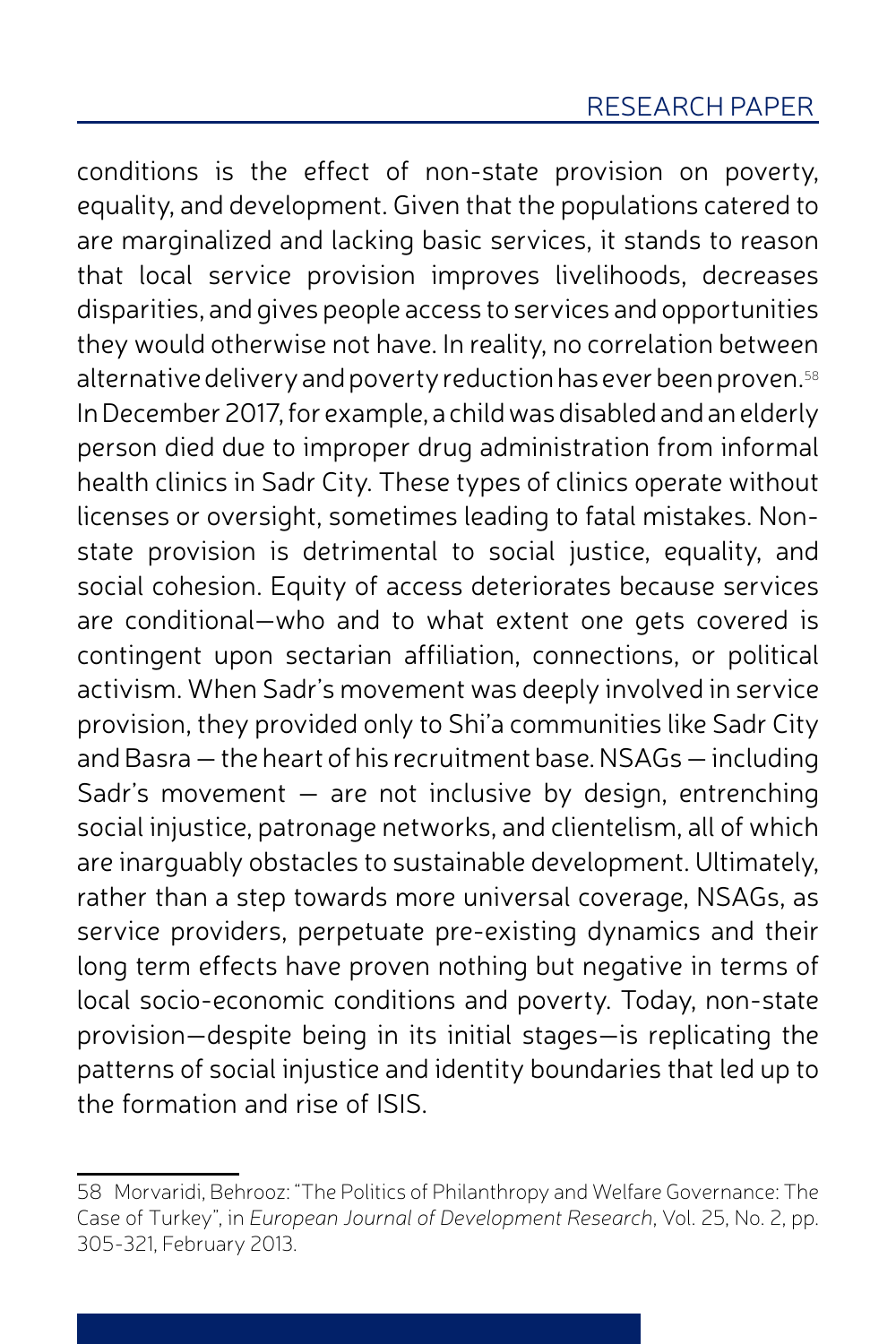### The Effects of NSAG Provision on State Capacity

Alternative governance in the form of territorial control, security provision, and service delivery limits the Iraqi state's capacity to exert influence and undermines the state building process. 59 Provision is used as a means to an end — to gain popular support in a space where the allocation of power can be challenged. If not to take over, NSAGs' goal is often to redistribute power and place themselves in positions of authority. Provision allows NSAGs to gain a monopoly on the loyalty of people, while delegitimizing the state as a necessary actor. This has been particularly true in places like Sadr City and southern Iraq. The presence of Sadr's social assistance network was correlated with heavy recruitment for his militia, popular support, and civil unrest. The sentiment towards Baghdad is one of abandonment; people no longer want the government to make decisions on their behalf. $\cdot ^{\circ}$ Prime Minister Abadi has attempted to regulate NSAGs across the country, leading to confrontations with the army, the creation of the special operation room to monitor the groups in 2015, and ExecutiveOrder 91in 2016. <sup>61</sup> Nonetheless, NSAGs have continued to act with impunity, hindering state legitimacy and weakening its authority. The arrest warrant for Nujaifi in Mosul, raid on PMU groups detaining Mosalwis, presence of Iranian symbols around Mosul, and rising criminality in Basra are just a few examples of the state struggle for control over NSAGs — even those that are state-sanctioned.

61 Jabar, Faleh A; Mansour, Renad: "The Popular [Mobilization](http://carnegie-mec.org/2017/04/28/popular-mobilization-forces-and-iraq-s-future-pub-68810) Forces and Iraq's [Future"](http://carnegie-mec.org/2017/04/28/popular-mobilization-forces-and-iraq-s-future-pub-68810), *The Carnegie Middle East Center* (online), April 2017.

<sup>59</sup> Bortolazzi, Omar: "[Hezbollah: Between](http://dar.aucegypt.edu/bitstream/handle/10526/4300/Hezbollah Between Islam and Political Society Popular Mobilization and Social Entrepreneurship in Lebanon 32-51.pdf?sequence=1) Islam and Political Society- Popular Mobilization and Social [Entrepreneurship](http://dar.aucegypt.edu/bitstream/handle/10526/4300/Hezbollah Between Islam and Political Society Popular Mobilization and Social Entrepreneurship in Lebanon 32-51.pdf?sequence=1) in Lebanon", *John D. Gerhart Center for Philanthropy and Civic Engagement*, American University Cairo (online), February 2015.

<sup>60</sup> See Schweitzer, Matthew: "Basra's [Neglected](https://www.epic-usa.org/basra-future/) Future", *Education for Peace in Iraq Center* (online), September 2017.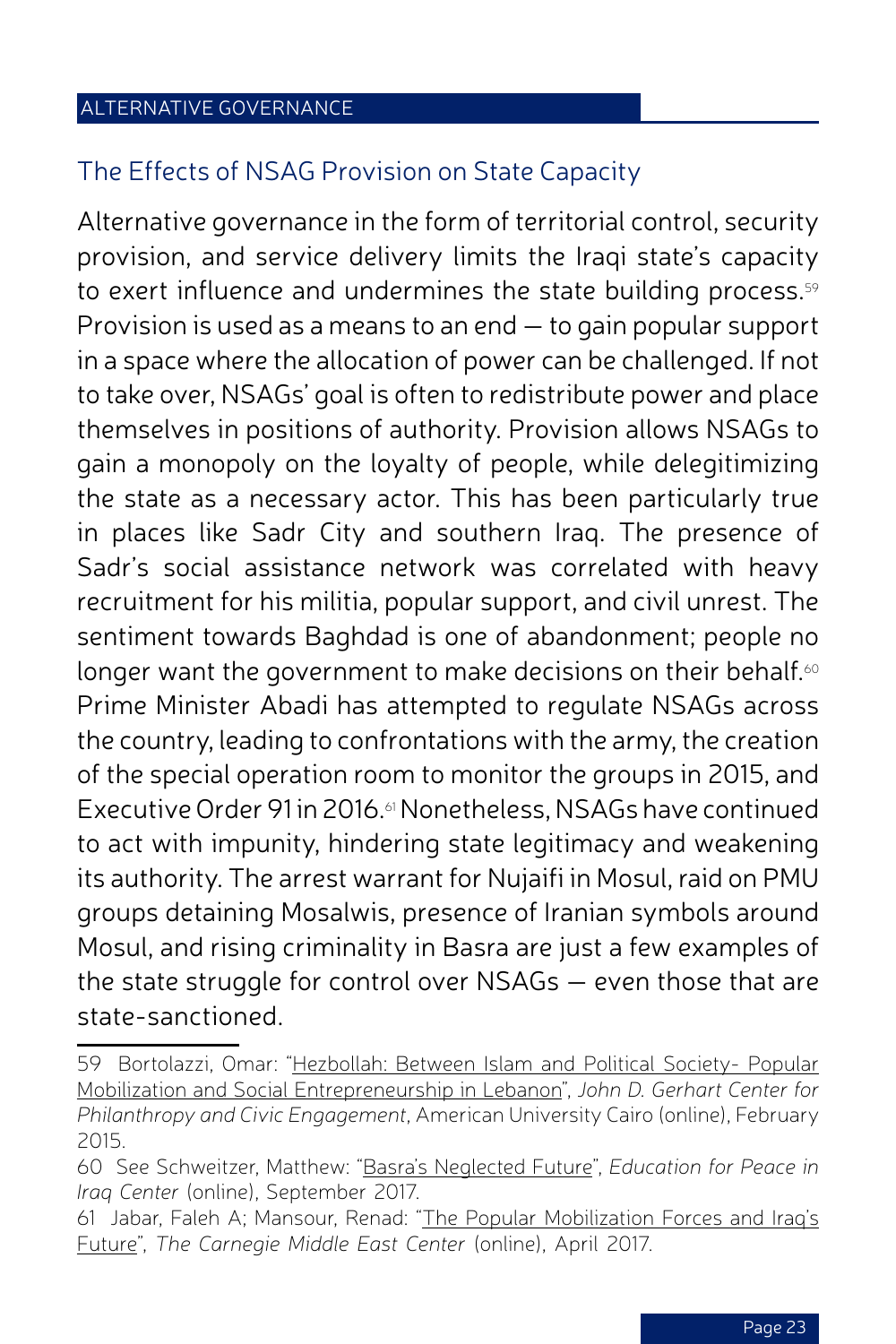NSAGs will likely be one of Iraq's greatest challenges in the upcoming years, particularly in regards to building a strong, lasting state apparatus. Often discussed is the fact that the Iraqi government does not have the monopoly on security and enjoy overall political legitimacy. When NSAGs begin to engage in alternative governance, they highlight the weakness of the government and its inability to care for populations. <sup>62</sup> Non-state governance, especially by groups with a military wing, puts the state's longevity at stake. By manipulating and evading the law, they endanger the very purpose of the state.

Beyond attacking the state's legitimacy, non-state governance also compromises state capacity. Relative to its neighbors, the Iragi central government is weak, making it susceptible to outside influence and pressure, and threatening its national sovereignty. This is only exacerbated by NSAGs, some of whom are proxy agents. Indeed, Ameri lived in exile in Iran for many years and fought alongside the IRGC during the Iran-Iraq war; Asa'ib Ahl al-Haq and Kata'ib al-Imam Ali both have close ties with Qassem Soleimani, and are trained and funded by the IRGC; and Saraya al-Khorasani is quite literally named after the Iranian Supreme Leader and was formed by an Iranian commander. Allegedly, all logistical support from Iran is sent to and distributed by Saraya al-Khorasani. <sup>63</sup> The leader of Kata'ib Hezbollah, Abu Mahdi al-Muhandis, has called himself a soldier of Qassem Soleimani and claims he fights for Iran. <sup>64</sup> The PMU's official status as "state

<sup>62</sup> Williams, Phil: "Violent Non-State Actors and National and [International](https://www.files.ethz.ch/isn/93880/VNSAs.pdf) [Security"](https://www.files.ethz.ch/isn/93880/VNSAs.pdf), *International Relations and Security Networks* (online), ETH Zurich, 2008.

<sup>63</sup> Derzsi-Horvath, Andras; Gaston, Erica: "Who's [Who: Quick](http://www.gppi.net/publications/quick-facts-about-local-and-sub-state-forces/?L=0%2525252527%2525252522#c2184) Facts about Local and [Sub-State](http://www.gppi.net/publications/quick-facts-about-local-and-sub-state-forces/?L=0%2525252527%2525252522#c2184) Forces", *Global Public Policy Institute,* Report (online), August 2017. 64 Majidyar, Ahmad: "Top Iraqi Militia [Leader: Fighting](http://www.mei.edu/content/io/top-iraqi-militia-leader-fighting-iran-under-soleimanis-leadership-blessing-god) for Iran under Soleimani's leadership [Is 'Blessing](http://www.mei.edu/content/io/top-iraqi-militia-leader-fighting-iran-under-soleimanis-leadership-blessing-god) from God'", Middle East Institute (online), April 2017.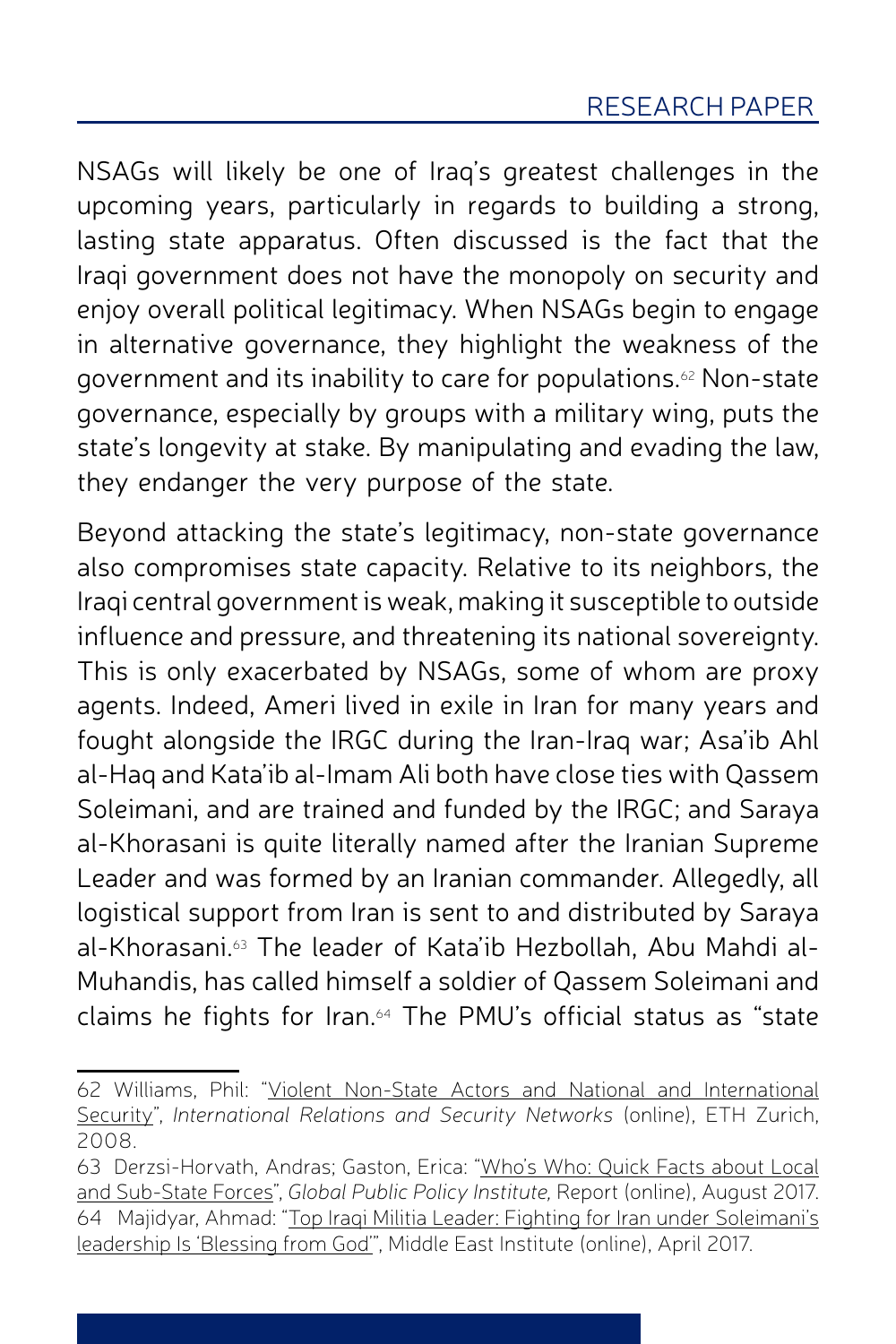sanctioned" has not changed the reality of these groups — their loyalties very often lie with Iran. This is clear through the presence of Iranian Basii uniforms in Mosul, Kata'ib Hezbollah fighting in Syria for the Assad regime,<sup>65</sup> and the road connecting Iraq and Syria being built by Harakat Hezbollah on behalf of Iran.<sup>66</sup> Iran very clearly exerts more control over these groups than the Iraqi government. If governments are not fully in charge and other countries' agendas determine political dynamics, state-building becomes near impossible. Iranian influence will destabilize the Iragi government as it seeks to solidify its power in the region by undermining the Iraqi government's authority and capacity to dictate both domestic and foreign matters.

More than just threatening the state's authority, the intention of NSAGs to participate in elections will create an open door for Tehran to exert direct influence on Iraqi politics. If the Iranlinked groups integrate into the political process, they are likely to prioritize their interests, which are aligned with or dictated by Iran. In the past, when members of militias held political office, resources were diverted and decisions made according to the militias' best interests. This is likely to remain true, especially for the groups attached to Iran. The already tense political process may not be able to handle the formal integration of such brazenly sectarian actors.

# **Conclusion**

There is a consistent, if not predictable, misconception when it comes to local reconstruction: that the only relevant actors are foreign funders and the Iraqi state. Effective and sustainable

65 Chulov, Martin: ["Controlled](https://www.theguardian.com/world/2014/mar/12/iraq-battle-dead-valley-peace-syria) by Iran, the deadly militia recruiting Iraq's men to die in [Syria"](https://www.theguardian.com/world/2014/mar/12/iraq-battle-dead-valley-peace-syria), *The Guardian* (online), March 12, 2014. 66 Dehghanpisheh, Babak: "The Iraqi militias [helping](https://www.reuters.com/investigates/special-report/mideast-crisis-iraq-nujaba/) Iran carve a road to [Damascus](https://www.reuters.com/investigates/special-report/mideast-crisis-iraq-nujaba/)", *Reuters* (online), September 22, 2017.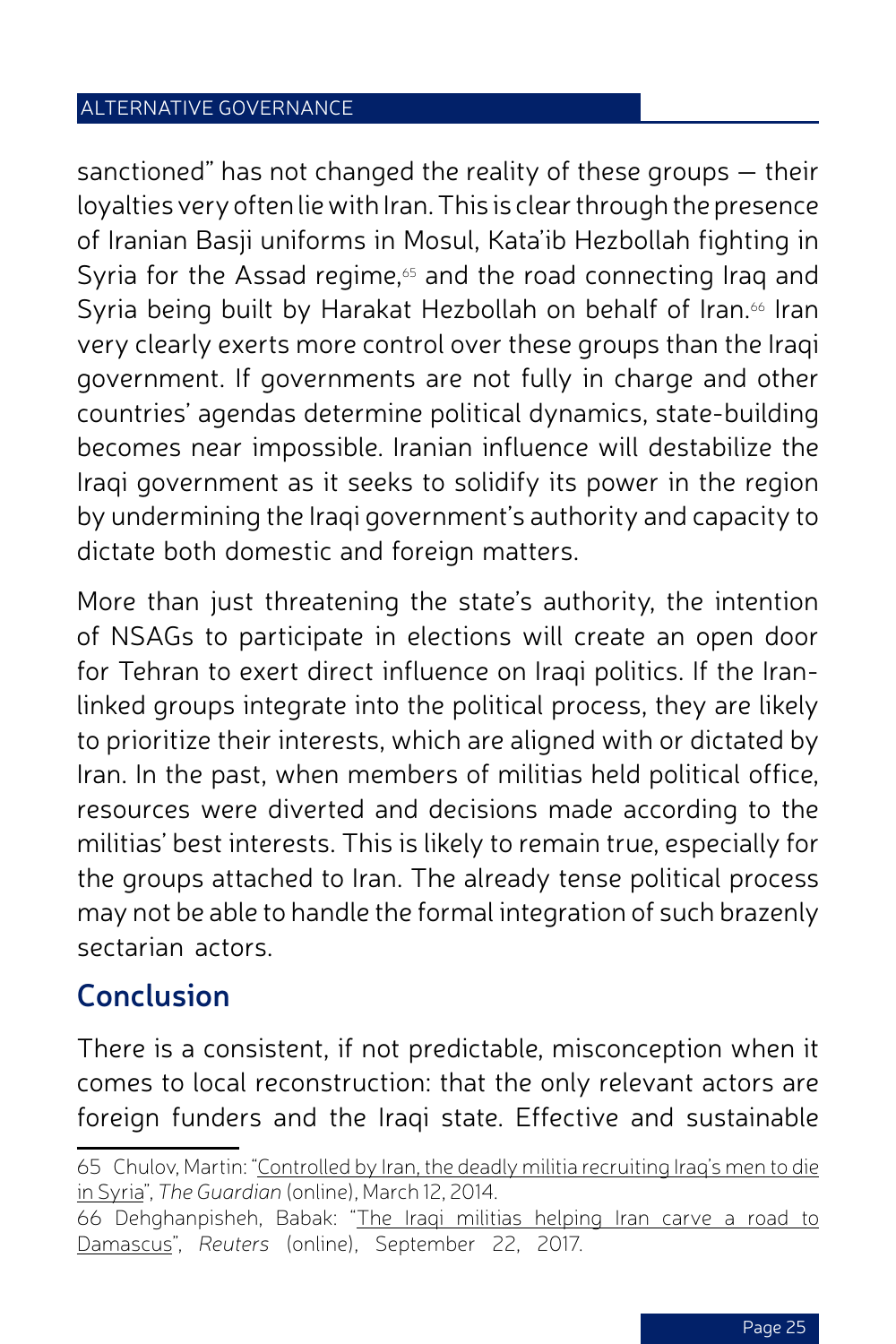development measures must take into account all actors that wield considerable influence on the national and local level, which in Iraq's case includes NSAGs. Alternative governance by NSAGs — namely territorialism, service provision, and political participation — will have resounding implications on state capacity, livelihoods, and lasting peace. Non-state provision of services and security, which should fall under state responsibility, will weaken state capacity and challenge its authority and ability to function properly. Their unrestricted predatory behavior has resultedina less thandesirable economic environment, inhibiting the long term improvement of socio-economic conditions. Finally, NSAGs acting as governing bodies will further polarize the Iraqi society as well as impede the reconciliation process and, ultimately, the sustainability of reconstruction.

Unfortunately, current discussions about reconstruction have not focused on these issues or the role of NSAGs in the process itself. NGOs have begun expressing problems with NSAGs, which force them to pay access fees and create difficulties regarding giving them permission to work in regions like Anbar. $\mathrm{^{\scriptscriptstyle{67}}}$  More than just actors to consider and work around, they have begun actively participating in the reconstruction process. In Ninewa, the Hashd Shabak secured funding to rebuild the Shrine of Jonah. In Basra, two of the most powerful tribes lead the biggest construction contracting companies, effectively controlling how money and contracts are allocated. Hashd engineering units recently fixed roads, sewers, and dredge waterways in the region as well, presumably to increase popular support and entrench their role in public and political life<sup>68</sup>. NSAG participation in the

<sup>67</sup> Interview of the author with Abdullah Zainulabdeen, member of "Volunteer with Us", November 2017.

<sup>68</sup> Utica Risk Services: "Inside Iraqi Politics", Issue No. 173, April 2017.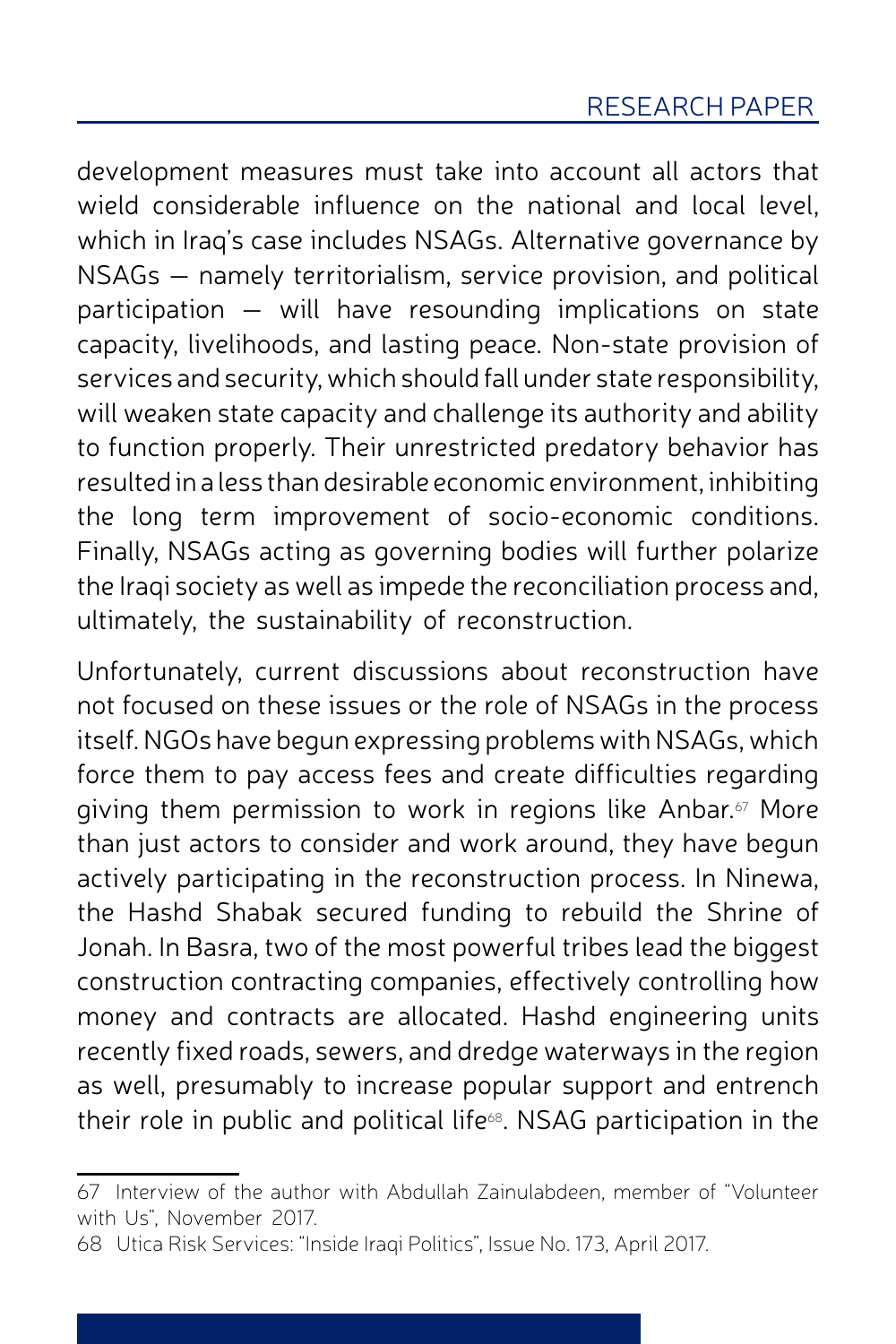reconstruction of Iraq will occur along the same lines as their service and security provision: through sectarian patronage networks. Locals in Anbar are already complaining that the neighborhoods that arebeingprimarilyrebuilt are theoneswhere politicians, tribal leaders, orinfluential figures live. In areas under the jurisdiction of NSAGs, the very essence of the development mandate is in danger. When access is determined by identity and affiliation, how can reconstruction take place without feeding social divide? The foundational blocks of effective development are sustainability and inclusivity, two elements that NSAGs do not embody. Of course, reconstruction is now only in its initial stages and extreme volatility in Iraq makes predictions about the future tenuous. Nonetheless, it is important to remember that real reconstruction is not just economic recovery. It is breaking with past structural social and political norms that caused the initial conflict.

The reality of post-conflict reconstruction in Iraq is that, on the macro level, NSAGs will be involved. The May 2018 parliamentary elections resulted in the Fatah alliance winning 47 seats, coming in second above Abadi's Nasr alliance which won 42 seats.<sup>69</sup> Fatah is made up of ex-Hashd members under the leadership of Hadi Al-Ameri, the long standing head of the Badr Organization. While the members of the Fatah alliance gave up their positions in their respective PMU groups, many will remain tied to them and will likely favor their agenda. As a result, the 2018 elections will only increase the access to resources of larger Hashd groups, particularly Badr. Sadr's success in the elections is also indicative of the inevitable and irrevocable participation

<sup>69</sup> Georgy, Michael ; Jalabi, Raya. May 2018. Cleric Moqtada al-Sadr's Bloc Wins Iraq Election. Reuters. Retrieved from : [https://www.reuters.com/article/](https://www.reuters.com/article/us-iraq-election-results/cleric-moqtada-al-sadrs-bloc-wins-iraq-election-idUSKCN1IJ2X0) [us-iraq-election-results/cleric-moqtada-al-sadrs-bloc-wins-iraq-election](https://www.reuters.com/article/us-iraq-election-results/cleric-moqtada-al-sadrs-bloc-wins-iraq-election-idUSKCN1IJ2X0)[idUSKCN1IJ2X0](https://www.reuters.com/article/us-iraq-election-results/cleric-moqtada-al-sadrs-bloc-wins-iraq-election-idUSKCN1IJ2X0)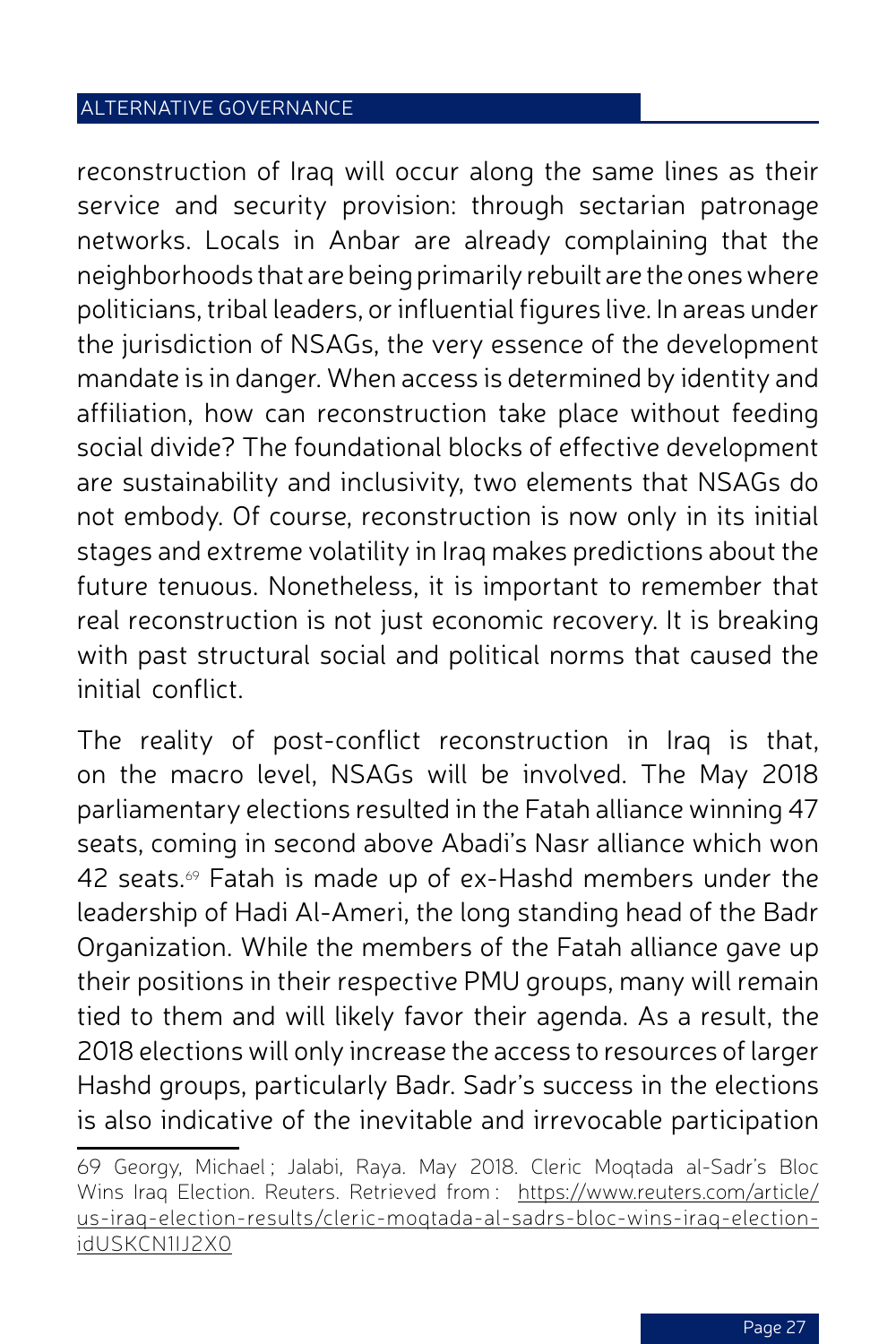of NSAG in the political apparatus. While he is not the official political head of Sairoon, the alliance that won the greatest amount of seats, he is considered its de-facto leader, and their victory is hailed as his. This could be particularly troublesome as his position allows him to operate without the state restrictions and oversight imposed on government officials. Consequently, it would be a delusion on behalf of development actors to believe that reconstruction or big development projects can circumvent NSAG, and any efforts to do so would be futile as they are and will continue to be part of the state apparatus. Abadi's alliance with the Fatah coalition, albeit short-lived, shows the willingness of established government to work with the Hashd-affiliated parties and figures. $^\mathit{\scriptscriptstyle{T}}$  In order to minimize the adverse effects of the NSAGs, it is vital to rethink the traditional manner in which reconstructionanddevelopmentareconceptualized; inparticular, normative "economic growth"-based development which calls for an influx of foreign funds with minimal oversight. Funneling billions into the state will not lead to effective development any more than it did in the years after the US invasion. NSAGs will have access to those funds, toone degree or another, as part of the state apparatus. The cabinet created after the 2018 elections will assuredly include ex-Hashd leaders, giving them control over ministries and the power to distribute resources. History has shown that competition for reconstruction contracts in postconflict settings with NSAGs leads to increased volatility and corruption, especially in countries where there is no distinct line between state and non-state actors.

Top-down reconstruction will perpetuate the incentives for NSAGs to engage in behavior that threatens stability, peace,

<sup>70</sup> Steinberg, Guido: "The Badr [Organization](https://www.swp-berlin.org/en/publication/the-badr-organization-irans-instrument-in-iraq/)", *German Institute for International and Security Affairs*, SWP-Comment (online), July 2017.